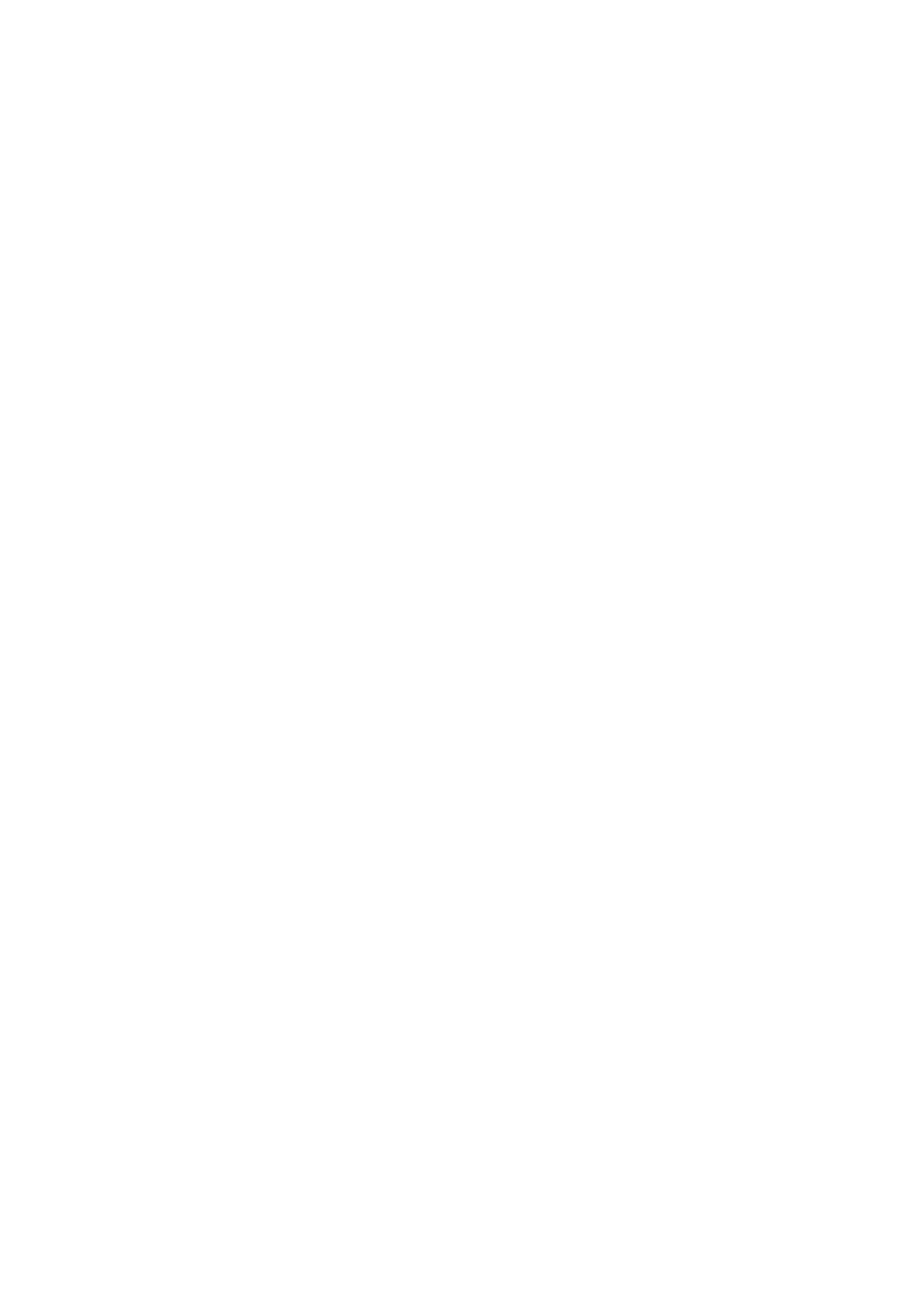### **Policy coherence for agricultural transformation in African least developed countries (LDCs)**

## Aligning agriculture and trade policymaking processes

Published by

the Food and Agriculture Organization of the United Nations

and

European Centre for of Development Policy Management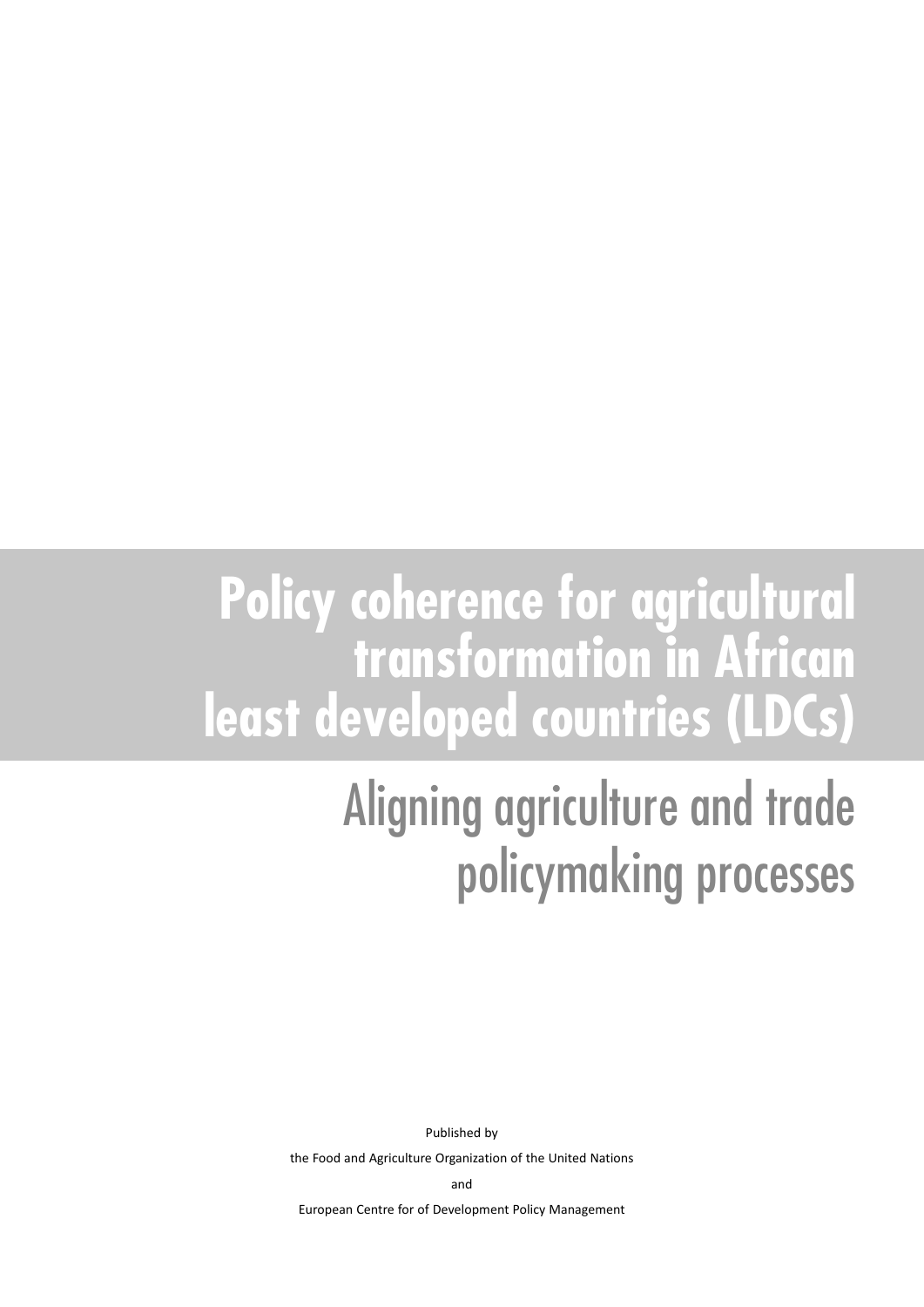The designations employed and the presentation of material in this information product do not imply the expression of any opinion whatsoever on the part of the Food and Agriculture Organization of the United Nations (FAO), or of the European Centre for Development Policy Management (ECDPM) concerning the legal or development status of any country, territory, city or area or of its authorities, or concerning the delimitation of its frontiers or boundaries. The mention of specific companies or products of manufacturers, whether or not these have been patented, does not imply that these have been endorsed or recommended by FAO, or ECDPM in preference to others of a similar nature that are not mentioned. The views expressed in this information product are those of the author(s) and do not necessarily reflect the views or policies of FAO, or ECDPM.

ISBN 978-92-5-130679-6 © FAO and ECDPM, 2018

FAO and ECDPM encourage the use, reproduction and dissemination of material in this information product. Except where otherwise indicated, material may be copied, downloaded and printed for private study, research and teaching purposes, or for use in non-commercial products or services, provided that appropriate acknowledgement of FAO and ECDPM as the source and copyright holder is given and that FAO's and ECDPM's endorsement of users' views, products or services is not implied in any way.

All requests for translation and adaptation rights, and for resale and other commercial use rights should be made via www.fao.org/contact-us/licence-request or addressed to copyright@fao.org.

FAO information products are available on the FAO website (www.fao.org/publications) and can be purchased through publications-sales@fao.org.

Cover photo: ©FAO/Sebastian Liste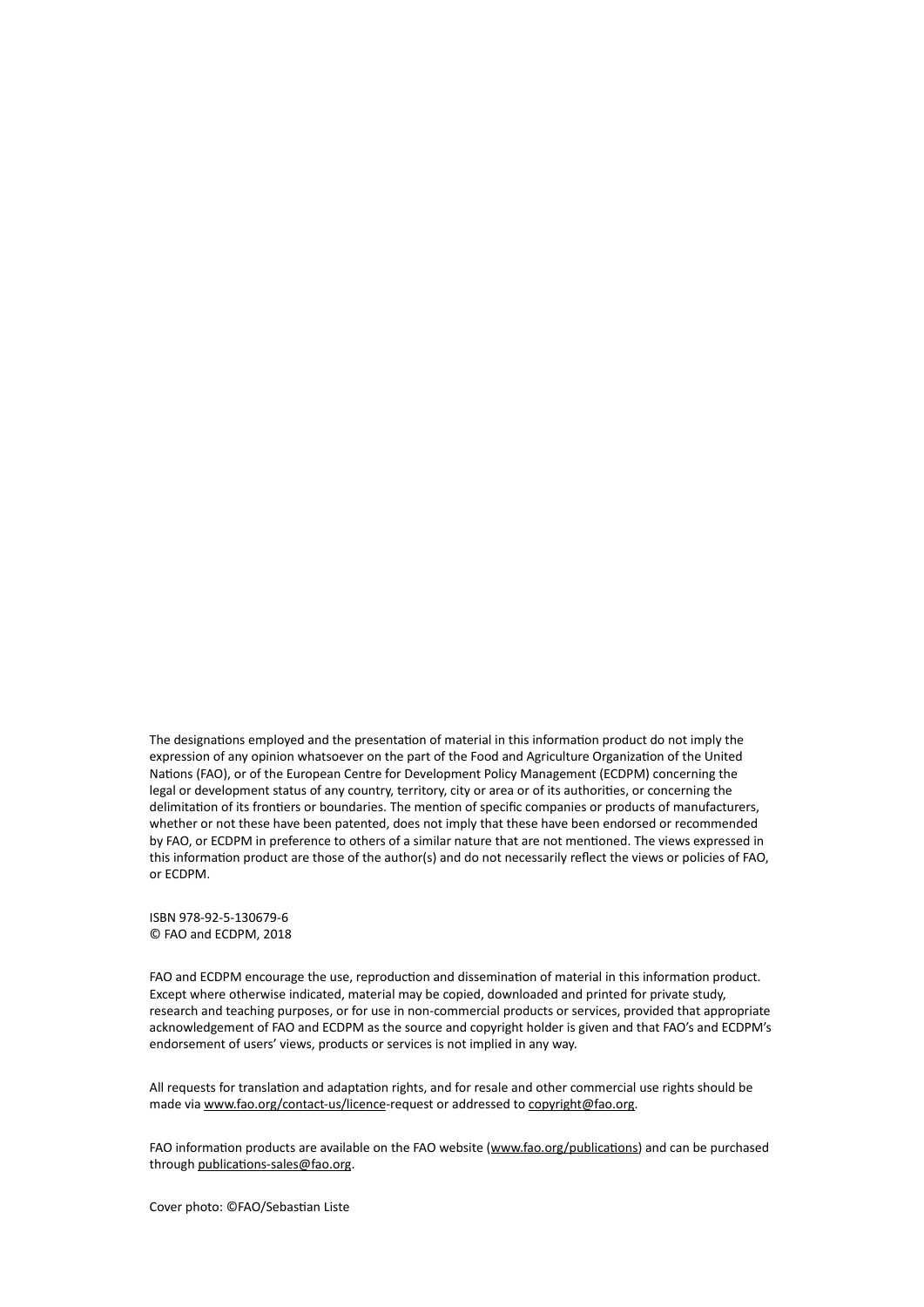## **Contents**

| Acknowledgements                                                                                                                    | iv          |  |  |  |
|-------------------------------------------------------------------------------------------------------------------------------------|-------------|--|--|--|
| <b>Acronyms</b>                                                                                                                     | $\mathbf v$ |  |  |  |
| <b>Executive summary</b>                                                                                                            | vii         |  |  |  |
| <b>Introduction</b>                                                                                                                 | 1           |  |  |  |
| Policy coherence for agricultural development and food security                                                                     | 1           |  |  |  |
| What is policy coherence?                                                                                                           | 1           |  |  |  |
| What is the relevance of policy coherence for African countries' agriculture<br>and trade policies?                                 | 2           |  |  |  |
| Better coordination of parallel policy processes in agriculture and trade                                                           |             |  |  |  |
| Project objectives                                                                                                                  | 4           |  |  |  |
| Project approach                                                                                                                    | 5           |  |  |  |
| Project activities and methodology                                                                                                  | 5           |  |  |  |
| A focus on existing agriculture and trade-related structures and processes                                                          | 5           |  |  |  |
| Using a food systems approach                                                                                                       | 6           |  |  |  |
| Findings from the country case studies                                                                                              | 9           |  |  |  |
| Sectoral policy frameworks, strategy documents and plans                                                                            | 9           |  |  |  |
| Sectoral policy frameworks                                                                                                          | 9           |  |  |  |
| Stated sectoral priorities in agriculture and trade                                                                                 | 12          |  |  |  |
| Institutional mechanisms for coordination                                                                                           | 13          |  |  |  |
| Coordination between ministries of agriculture and trade                                                                            | 14          |  |  |  |
| Coordination between national and local government levels, and between<br>government and the private sector                         | 16          |  |  |  |
| Sectoral budgets and donor support                                                                                                  | 17          |  |  |  |
| Sectoral budget allocations and disbursement                                                                                        | 17          |  |  |  |
| Donor coordination                                                                                                                  | 17          |  |  |  |
| Policy intervention areas jointly prioritised by agriculture and trade sector stakeholders                                          | 18          |  |  |  |
| Improving national systems for the collection, management and dissemination<br>of agricultural production, marketing and trade data | 18          |  |  |  |
| Strengthening the farm-to-market segment of priority agricultural value chains                                                      | 19          |  |  |  |
| Improving national capacities and coordination structures for the effective<br>application of SPS and trade facilitation measures   | 19          |  |  |  |
| <b>Recommendations</b>                                                                                                              | 21          |  |  |  |
| <b>References</b>                                                                                                                   | 25          |  |  |  |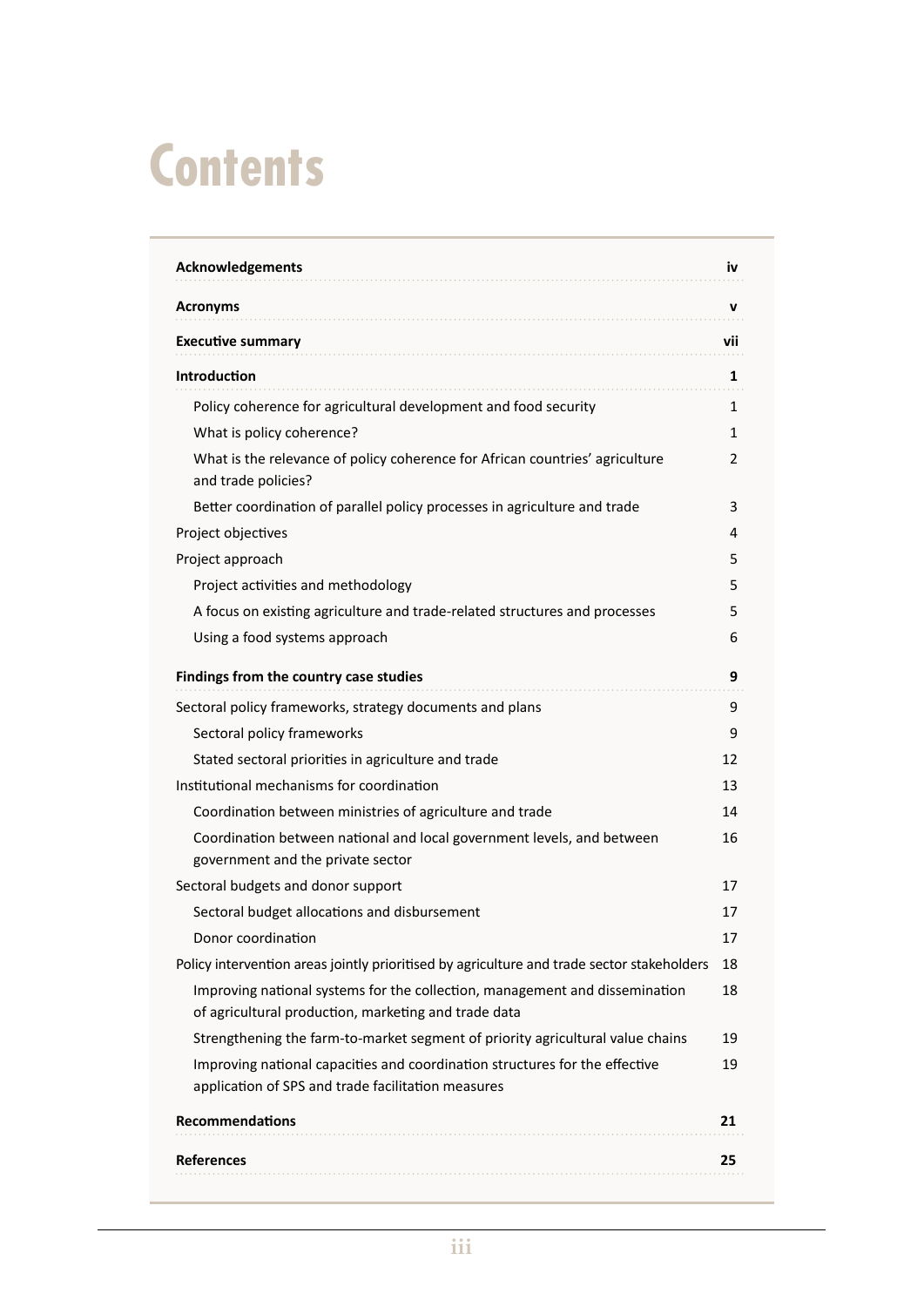## **Acknowledgements**

This report has been jointly prepared by the European Centre for Development Policy Management (ECDPM) and the Food and Agriculture Organization of the United Nations (FAO). It was informed by four country case studies from Mozambique, Rwanda, Tanzania and Zambia, that were prepared as part of FAO's Multipartner Programme Support Mechanism (FMM) Project on *Trade related capacity development for food security and nutrition in Eastern and Southern Africa*.

Drafting of the report was led by ECDPM, with contributions from Sean Woolfrey and Paulina Bizzotto-Molina.

Strategic guidance and technical review was provided by the Strategic Programme 4 (Enable Inclusive and Efficient Agricultural and Food Systems) and Trade and Markets Division of FAO, with contributions from Eleonora Canigiani, Ishrat Gadhok, and Georgios Mermigkas.

The country case studies that formed the basis of this report were prepared by Samuel Zita in Mozambique, Armin Lalui in Rwanda, Mary Shetto and Joseph Rajabu Kangile in Tanzania, and Daniel Njiwa in Zambia, with guidance and technical review provided by FAO (Eleonora Canigiani, Georgios Mermigkas, Wadzanai Katsande, Mischa Tripoli, Jung-eun Sohn, and Ishrat Gadhok) and ECDPM (Sean Woolfrey and Paulina Bizzotto-Molina).

The authors also gratefully acknowledge the contributions of Simon Hess from the Enhanced Integrated Framework (EIF), during the implementation of the FMM project, and the feedback from Dr Bruce Byiers from ECDPM, on an earlier draft of the report.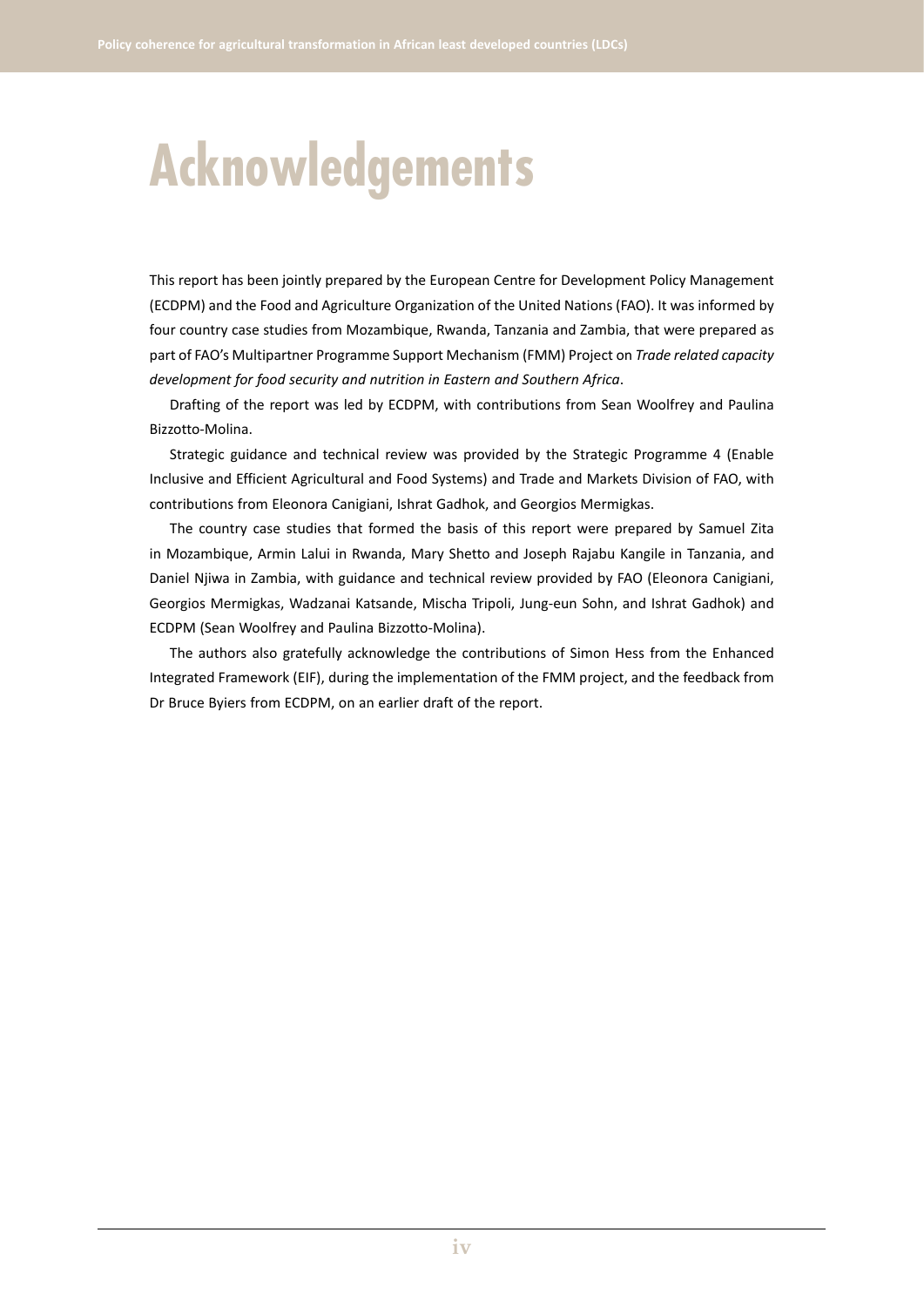# **Acronyms**

| AfDB             | African Development Bank                                                       |  |  |  |  |  |
|------------------|--------------------------------------------------------------------------------|--|--|--|--|--|
| AfT              | Aid for Trade                                                                  |  |  |  |  |  |
| <b>AGRA</b>      | Alliance for a Green Revolution in Africa                                      |  |  |  |  |  |
| <b>ASIP</b>      | Agriculture Sector Investment Plan (Rwanda NAIP)                               |  |  |  |  |  |
| <b>CAADP</b>     | Comprehensive Africa Agriculture Development Programme                         |  |  |  |  |  |
| CAP-F            | Country Agribusiness Partnerships Framework                                    |  |  |  |  |  |
| <b>CCSA</b>      | Agricultural Sector Coordination Committee (Mozambique)                        |  |  |  |  |  |
| <b>DTIS</b>      | Diagnostic Trade Integration Studies                                           |  |  |  |  |  |
| <b>ESA</b>       | Eastern and Southern Africa                                                    |  |  |  |  |  |
| <b>ECDPM</b>     | European Centre for Development Policy Management                              |  |  |  |  |  |
| EIF              | <b>Enhanced Integrated Framework</b>                                           |  |  |  |  |  |
| EU               | European Union                                                                 |  |  |  |  |  |
| <b>FAO</b>       | Food and Agriculture Organization of the United Nations                        |  |  |  |  |  |
| <b>FISP</b>      | Farm Input Subsidy Programme (Zambia)                                          |  |  |  |  |  |
| <b>FMM</b>       | Multipartner Programme Support Mechanism                                       |  |  |  |  |  |
| <b>FRA</b>       | Food Reserve Agency (Zambia)                                                   |  |  |  |  |  |
| <b>IFAD</b>      | International Fund for Agricultural Development                                |  |  |  |  |  |
| <b>LDC</b>       | Least Developed Country                                                        |  |  |  |  |  |
| <b>LGA</b>       | Local Government Authority (Tanzania)                                          |  |  |  |  |  |
| <b>MALF</b>      | Ministry of Agriculture Livestock and Fisheries (Tanzania)                     |  |  |  |  |  |
| <b>MASA</b>      | Ministry of Agriculture and Food Security (Mozambique)                         |  |  |  |  |  |
| <b>MIC</b>       | Ministry of Industry and Commerce (Mozambique)                                 |  |  |  |  |  |
| <b>MINAGRI</b>   | Ministry of Agriculture and Animal Resources (Rwanda)                          |  |  |  |  |  |
| <b>MINICOM</b>   | Ministry of Trade and Industry (Rwanda)                                        |  |  |  |  |  |
| <b>MIT</b>       | Ministry of Industry and Trade (Mozambique)                                    |  |  |  |  |  |
| <b>MIVARF</b>    | Market Infrastructure, Value Addition and Rural Finance Programme (Tanzania)   |  |  |  |  |  |
| <b>NAIP</b>      | National Agricultural Investment Plan                                          |  |  |  |  |  |
| <b>NAP</b>       | National Agriculture Policy (Zambia)                                           |  |  |  |  |  |
| <b>NCTF</b>      | National Committee on Trade Facilitation (Zambia)                              |  |  |  |  |  |
| <b>NTFCs</b>     | <b>National Trade Facilitation Committees</b>                                  |  |  |  |  |  |
| <b>OECD</b>      | Organisation for Economic Cooperation and Development                          |  |  |  |  |  |
| <b>PCD</b>       | Policy Coherence for Development                                               |  |  |  |  |  |
| <b>PEDSA</b>     | Strategic Plan for the Development of the Agricultural Sector (Mozambique)     |  |  |  |  |  |
| <b>PICA</b>      | Integrated Plan for Agricultural Commercialisation (Mozambique)                |  |  |  |  |  |
| <b>PNISA</b>     | National Agricultural Investment Plan (Mozambique)                             |  |  |  |  |  |
| <b>PSDYE SWG</b> | Private Sector Development, Youth and Employment Sector Working Group (Rwanda) |  |  |  |  |  |
| SAG              | Sector Advisory Groups (Zambia)                                                |  |  |  |  |  |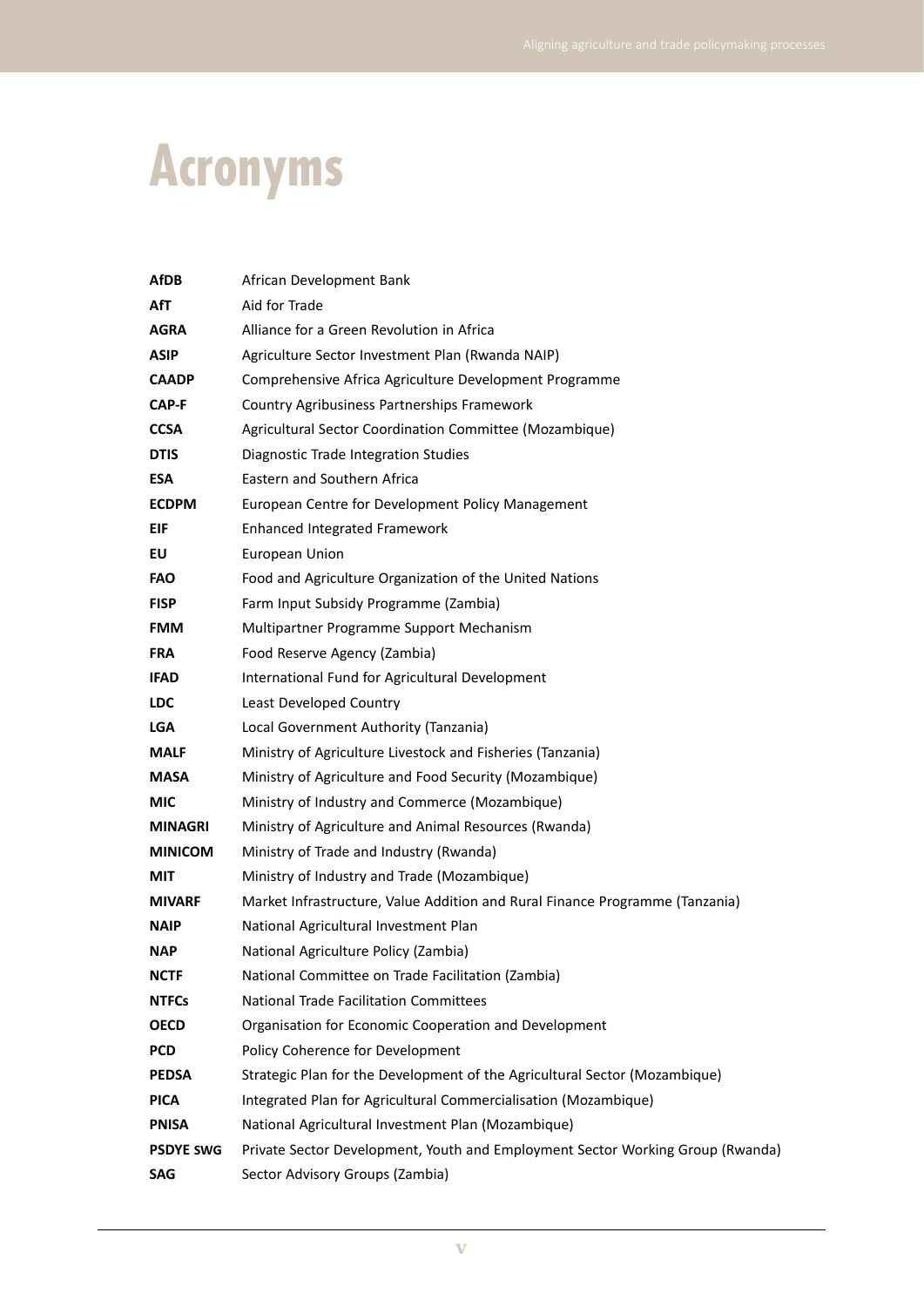| <b>SDG</b>    | Sustainable Development Goal                           |  |  |  |  |
|---------------|--------------------------------------------------------|--|--|--|--|
| <b>SPS</b>    | Sanitary and Phytosanitary                             |  |  |  |  |
| <b>SWG</b>    | Sector Working Group                                   |  |  |  |  |
| <b>TAFSIP</b> | Tanzania Agriculture and Food Security Investment Plan |  |  |  |  |
| <b>TTIS</b>   | Tanzania Trade Integration Strategy 2009-2013          |  |  |  |  |
| UN            | <b>United Nations</b>                                  |  |  |  |  |
| <b>WTO</b>    | World Trade Organisation                               |  |  |  |  |
|               |                                                        |  |  |  |  |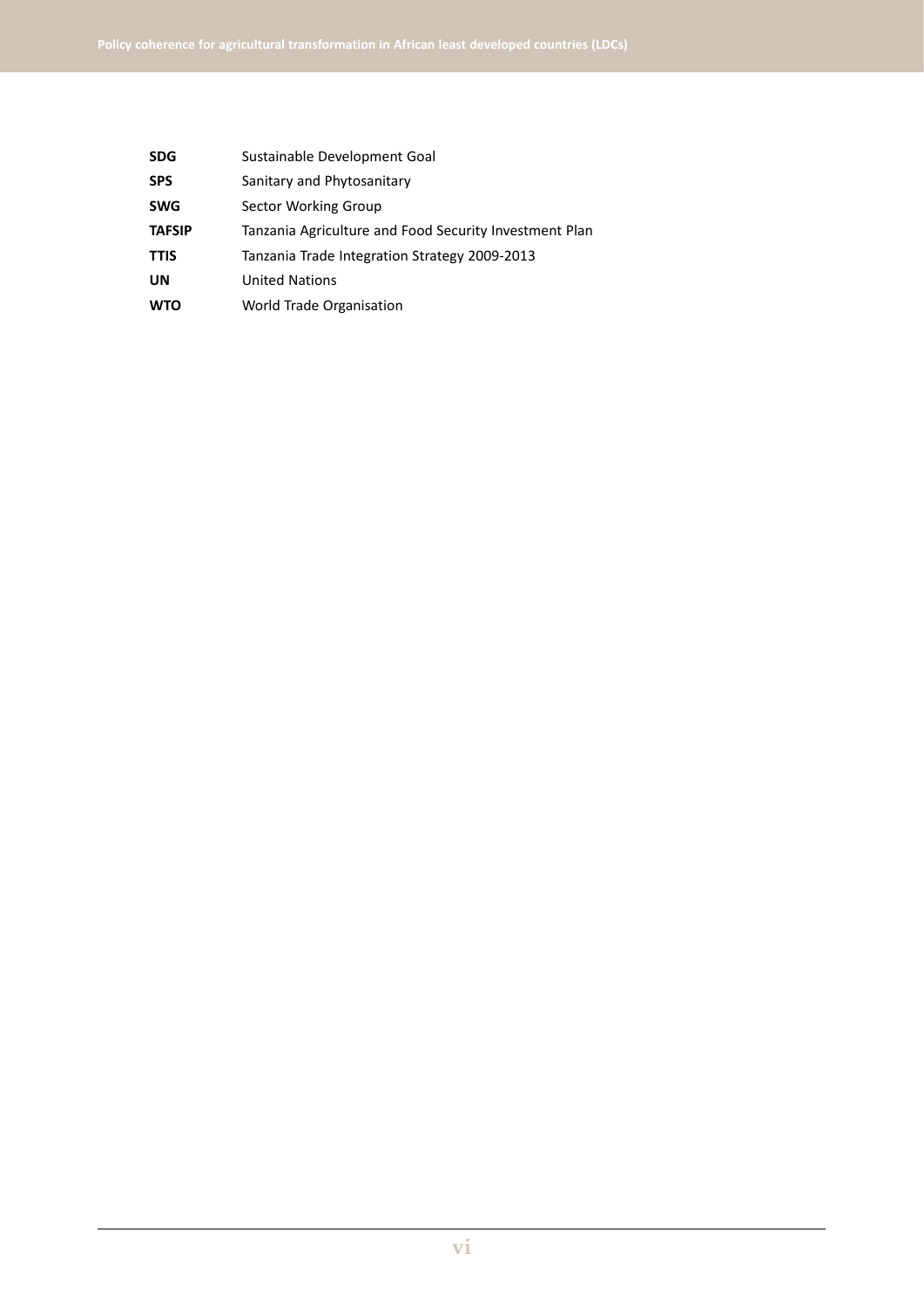### **Executive summary**

In many developing and least-developed countries (LDCs), agricultural transformation is needed to stimulate economic development and improve domestic food security and nutrition. However, efforts in these countries to increase agricultural productivity and develop inclusive and competitive agricultural value chains are often hampered by market- and trade-related bottlenecks, while initiatives to promote agricultural commercialisation, diversification and trade are often constrained by bottlenecks at the farm or post-harvest level. These bottlenecks often result from, or are exacerbated by, misalignment between domestic agriculture and trade (and trade-related) policies.

Such policy incoherence arises, at least partly, from the fact that in most developing countries, "agriculture and trade-related objectives and strategies are identified through separate prioritization, negotiation and coordination processes, associated with agriculture and trade ministries respectively". Development partners have in many cases exacerbated this sectoral divide by providing support to sectoral processes through different departments or agencies. In addition, these sectoral policymaking and planning processes are often poorly coordinated: agriculture ministries develop agriculture policies and plans without engaging trade ministries, and vice versa.<sup>2</sup> In African LDCs, for example, agriculture plans have been developed – or adapted – in the context of CAADP, while trade planning is done – in many cases – in the context of the EIF and related Diagnostic Trade Integration Studies (DTIS). These frameworks involve different ministries, stakeholders, development partners and sources of financial support, and are poorly linked, if at all. As a result, where they address agriculture, countries' DTIS focus on export crops, while CAADP-related investment plans prioritise productivity, without giving sufficient attention to trade and market-related issues and constraints.

In theory, EIF/DTIS and CAADP processes, including the development of National Agricultural Investment Plans (NAIPs) that countries are meant to produce under CAADP, provide entry points for African countries to better link agriculture and trade policy objectives and improve coherence between their agriculture and trade policies. This is especially true in light of the 2014 Malabo Declaration,<sup>3</sup> which marked a shift to a more private sector-led approach to agricultural transformation in Africa, with a greater focus on trade. While improving trade-related capacity has always been a pillar of CAADP, in the decade following the 2003 Maputo Declaration, CAADP implementation focused largely on public investments in land, labour, water, infrastructure and technologies. Through the Malabo Declaration, African leaders noted their concern about the "limited progress" made under CAADP on agribusiness development and the fact that this was hampering value addition and trade. They also committed to tripling intra-African trade in agriculture, to promoting priority agricultural value chains and to creating more enabling environments for agricultural trade.

Furthermore, through the Malabo Declaration, African leaders also recognised "the importance of multi-sectoral engagement and co-ownership of this agricultural transformation agenda" within their public sectors, and hence "the importance of putting in place a coherent inter-sectoral coordination of the efforts and initiatives for optimising resource use, synergy and maximising outcome and impact". In this way, the Malabo Declaration provides a call for African countries to pursue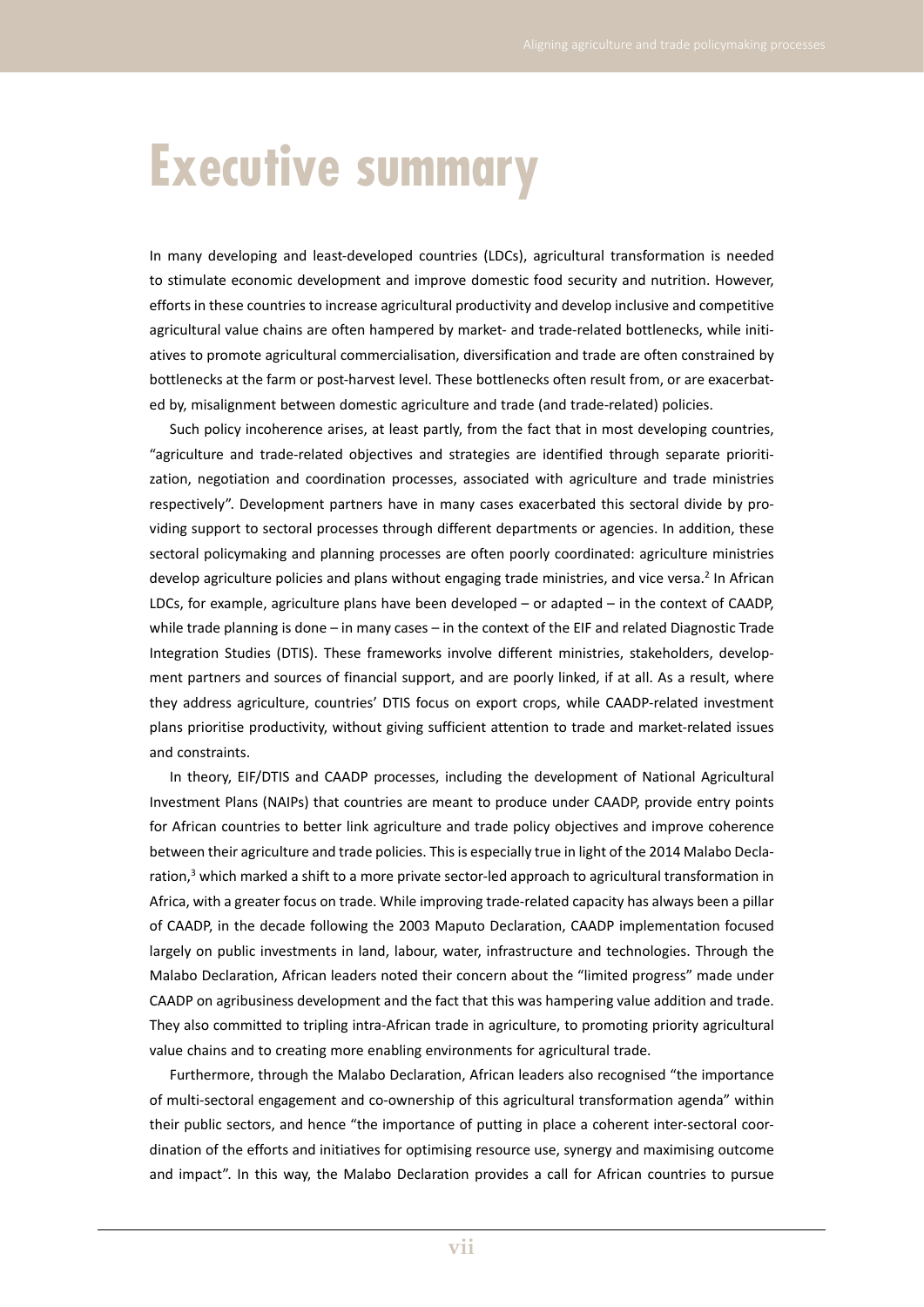improved policy coherence for agricultural transformation, including through better coordination between agriculture and trade policymakers.

In this context, and drawing on its extensive experience and technical expertise in the areas of agriculture, trade and food security, the Food and Agriculture Organization (FAO) of the United Nations, in collaboration with the Enhanced Integrated Framework (EIF) and European Centre for Development Policy Management (ECDPM), implemented a Multipartner Programme Support Mechanism (FMM) Project on *Trade related capacity development for food security and nutrition in Eastern and Southern Africa (ESA)*. The overall aim of the FMM Project was to contribute to greater coherence between agriculture and trade-related policies and programmes in Mozambique, Rwanda, Tanzania and Zambia, and at the regional level in Eastern and Southern Africa, by promoting improved coordination between agriculture and trade policymakers and other relevant stakeholders. More specifically, the Project sought to:

- Document and draw lessons from existing institutional structures and mechanisms governing agriculture and trade policymaking processes in the four countries, identifying opportunities for better linking these processes to promote greater coherence in setting policy priorities and in the implementation of programmes
- Identify specific thematic areas prioritised by both agriculture and trade sector stakeholders, for which cross-sectoral programmes could be designed involving mutually reinforcing, coherent interventions by both agriculture and trade policymakers
- At a regional level, promote dialogue, knowledge exchange, and coordination among technical officers from Ministries of Agriculture, Trade, Industry, Finance and other relevant ministries in Eastern and Southern Africa, thereby facilitating the creation of a regional network

This Synthesis Report presents the main findings of four country studies conducted under Phase 1 of the FMM Project. The studies, carried out in Mozambique, Rwanda, Tanzania and Zambia during 2017, assessed the alignment of agriculture and trade policies in the four countries and the state of coordination between agriculture and trade policymaking processes in the countries.

#### **KEY MESSAGES FROM THE COUNTRY STUDIES**

Some of the key messages to emerge from the findings of these country studies are:

#### On sectoral policy frameworks, strategy documents and plans

CAADP-aligned National Agricultural Investment Plans (NAIPs) play a central role in agriculture policymaking in the four countries, while trade policy frameworks across the four countries are relatively more fragmented.

Agriculture policies, strategies and plans, including NAIPs, do not sufficiently address market and trade-related constraints to agricultural transformation, but NAIPs updates provide an opportunity to better mainstream trade-related priorities into national agriculture policy frameworks.

The commercialisation of agriculture and the promotion of value addition provide logical entry points for cross-sectoral collaboration, but these priorities are not consistently translated into specific interventions, and where they are, they sometimes clash with other policy priorities.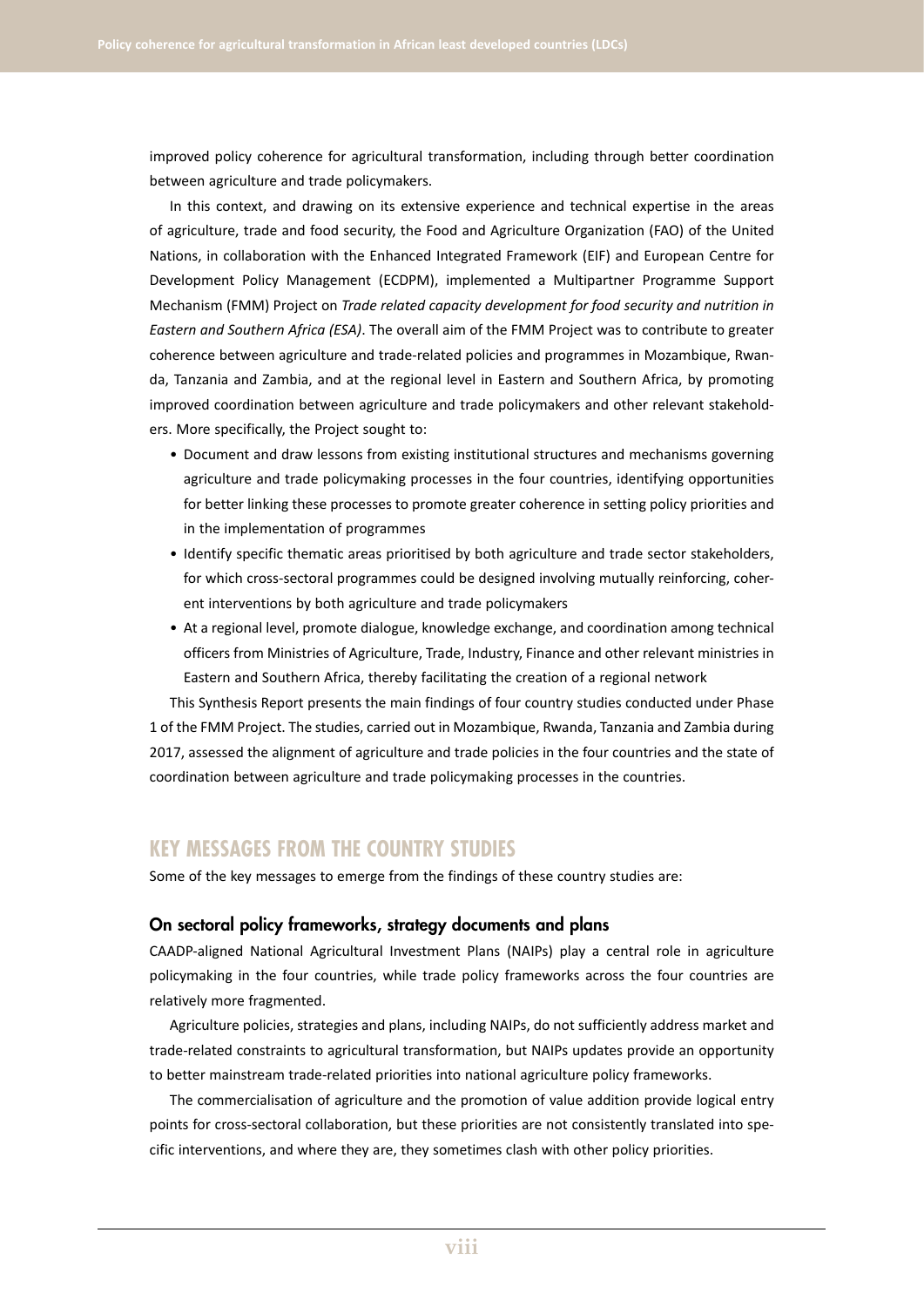#### On institutional mechanisms for coordination

Various mechanisms have been established to promote policy coordination within the agriculture and trade sectors, and between these sectors, but their effectiveness has been mixed, in part due to their limited links with national planning and budgeting processes, which limits their effectiveness in facilitating coordination in programme implementation.

Linkages between NAIP and DTIS processes, and between national CAADP and EIF structures, are weak, and could be strengthened as a way to promote greater alignment of agriculture and trade policymaking, strategic planning and programme implementation.

National agriculture and trade policy and strategy formulation processes could benefit from a more consistent and inclusive approach to involving local government officials, private sector representatives and other non-state actors.

#### On sectoral budgets and donor support

Public spending on agriculture is much greater than public spending on trade-related policies and programmes in the four countries, but agriculture sector budget allocations are not always effectively disbursed.

In some cases, agriculture budgets are not fully aligned with NAIP objectives, and are instead dominated by a small number of programmes, typically involving input subsidies or market price support for a narrow range of commodities, limiting the resources available for addressing tradeand market-related constraints in the agriculture sector.

Development partners continue to play an important role in the agriculture and trade sectors in the four countries, but there is room for improvement with regard to donor coordination within and between these sectors.

#### On policy intervention areas jointly prioritised by agriculture and trade sector stakeholders

Limited availability of timely, credible and consistent data on agricultural production, prices, stocks, marketing and trade hampers evidence-based decision making by both public and private sector actors in the four countries, contributing to a lack of transparency and predictability in the policy environment for agricultural trade.

The four countries have prioritised efforts to improve the reliability and consistency of agricultural production, marketing and trade data collection – including data on production volumes, prices and stocks – and have also prioritised efforts to better manage and disseminate the data among stakeholders, and to improve capacities for data analysis to support evidence-based policy decisions, presenting an opportunity for initiating targeted cross-sectoral programmes in this area.

Greater and more coordinated investment and policy attention is needed in the farm-to-market segment of agricultural value chains in the four countries, particularly in relation to priority agricultural value chains.

Improved capacities and more effective cross-sectoral coordination are needed at the national level to ensure that the application of SPS measures and other customs and administrative proce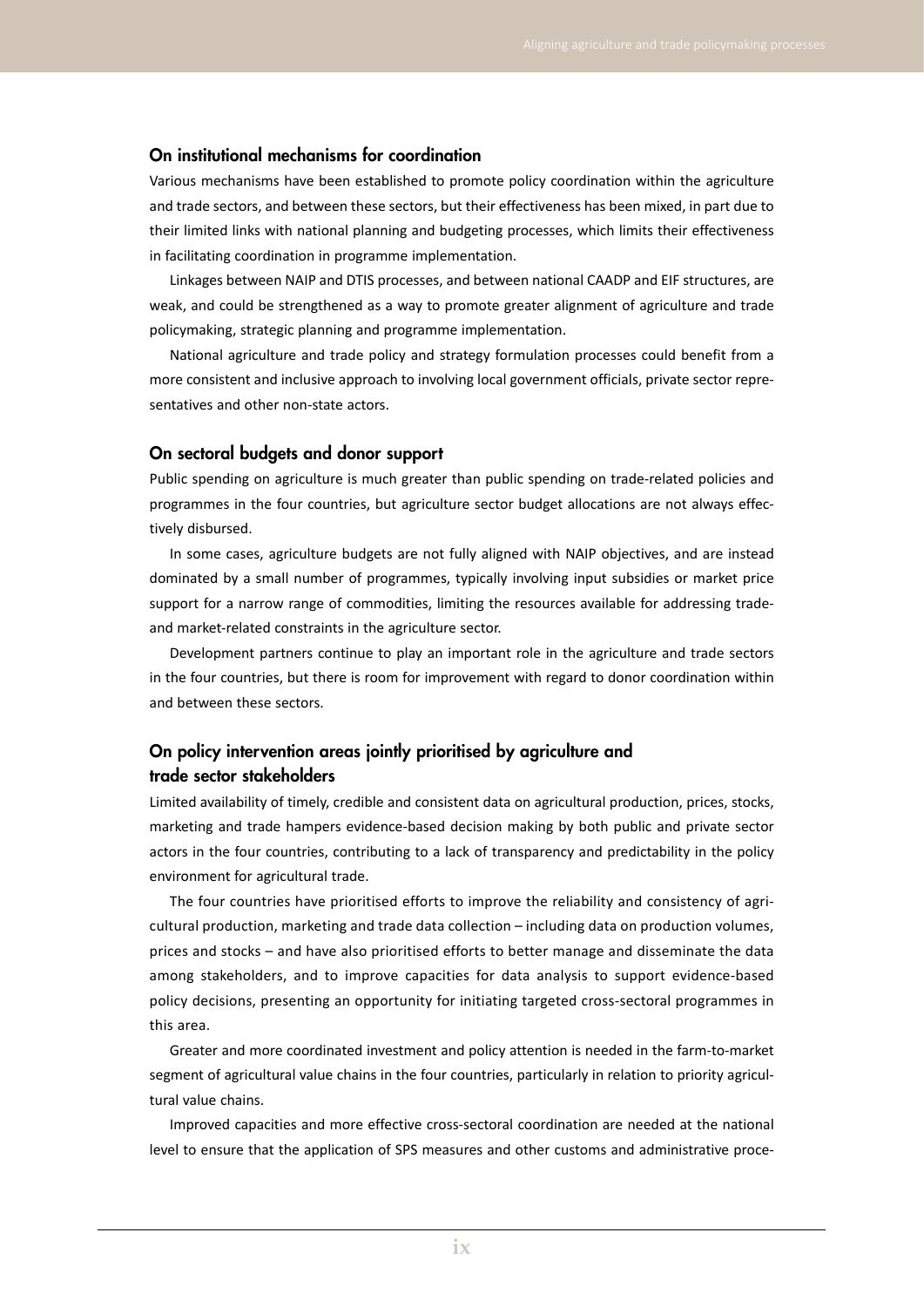dures do not constitute unnecessary bottlenecks to trade, while mutual recognition and/or harmonisation of standards at the regional level and regional trade facilitation mechanisms are needed to facilitate smallholders' access to regional and international markets.

#### **RECOMMENDATIONS**

Based on these findings and key messages, the Report proposes the following as recommendations for development partners and other relevant stakeholders wishing to support or encourage more effective coordination of agriculture and trade policymaking in the four countries (and other African LDCs), promote improved coherence between national agriculture and trade policies and facilitate more conducive national policy environments for agricultural transformation:

- Encourage a more consistent approach to mainstreaming trade and marketing issues into agriculture policy planning and implementation processes and structures;
- Support more effective cross-sectoral coordination, with stronger links to annual planning and budgeting processes and an explicit role in programme implementation;
- Encourage efforts to promote more consistent and inclusive consultation by national agriculture and trade policymakers with local government officials, the private sector and other non-state actors to inform national policy planning and implementation;
- Support specific initiatives in the three intervention areas identified as priorities by both agriculture and trade stakeholders in the four countries, namely:
	- improving national systems for the collection, management and dissemination of agricultural production, marketing and trade data;
	- strengthening the farm-to-market segment of priority agricultural value chains; and
	- improving national capacities and coordination structures for the effective application of SPS and trade facilitation measures;
- Where appropriate, support the strengthening of relevant technical capacity on agricultural trade and marketing where it is lacking;
- Support efforts to facilitate cross-country learning and knowledge exchange on relevant issues in agricultural trade;
- Better coordinate Aid for Trade, and other forms of donor and development partner support, to avoid reinforcing divisions between national agriculture and trade policymaking processes:
- Ensure that all forms of support are based on a good understanding of public and private challenges in agriculture and trade in recipient countries as well as a good understanding of the political economy of agriculture and trade policymaking in the countries.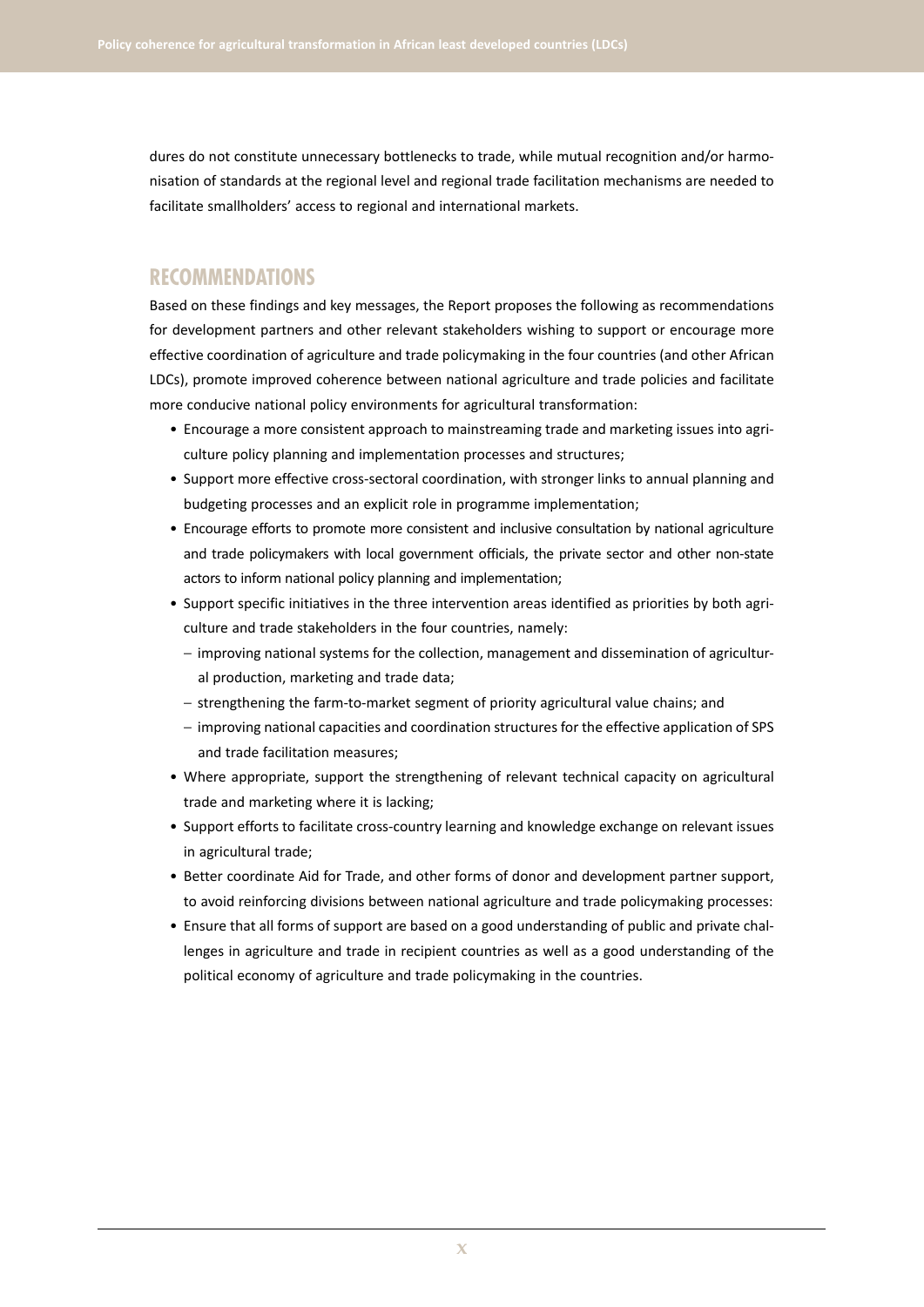### **Introduction**

In many developing and least-developed countries (LDCs), agricultural transformation is needed to stimulate economic development and improve domestic food security and nutrition. However, efforts in these countries to increase agricultural productivity and develop inclusive and competitive agricultural value chains are often hampered by market- and trade-related bottlenecks, while initiatives to promote agricultural commercialisation, diversification and trade are often constrained by bottlenecks at the farm or post-harvest level.

These bottlenecks often result from, or are exacerbated by, misalignment between the aims and instruments of domestic agriculture and trade policies, which can create an unfavourable environment for agricultural trade and retard agricultural transformation. In theory, such 'policy incoherence' is more likely to occur where policymaking happens in sectoral 'silos', without the engagement of stakeholders from other related policy sectors. Where this is the case, improving coordination between agriculture and trade policymakers, and other stakeholders, may be one way to promote improved policy coherence. Of course, other interests and factors beyond a 'lack of coordination' may also contribute to policy incoherence, and therefore may also need to be addressed.

In this context, and drawing on its extensive experience and technical expertise in the areas of agriculture, trade and food security, the Food and Agriculture Organization (FAO) of the United Nations, in collaboration with the Enhanced Integrated Framework (EIF) and European Centre for Development Policy Management (ECDPM), implemented a Multipartner Programme Support Mechanism (FMM) Project on *Trade related capacity development for food security and nutrition in Eastern and Southern Africa (ESA)*, which aims to contribute to improved policy coherence for agricultural development and food security in these countries.

This Synthesis Report presents the main findings of four country studies conducted under the FMM Project. The studies, carried out in Mozambique, Rwanda, Tanzania and Zambia during 2017, assessed the alignment of agriculture and trade policies in the four countries and the state of coordination between agriculture and trade policymaking processes in the countries.

The rest of this Introduction discusses policy coherence and its relevance for African countries in the context of agriculture and trade, before setting out the objectives of the FMM Project and explaining the approach adopted. Section 2 presents the main findings of the country studies in the form of key messages. Finally, Section 3 concludes with recommendations for development partners, national governments, regional organisations and other relevant stakeholders in light of these key messages.

#### **POLICY COHERENCE FOR AGRICULTURAL DEVELOPMENT AND FOOD SECURITY**

#### What is policy coherence?

In international development cooperation, the term 'policy coherence' has become associated with the principle of policy coherence for development (PCD). This principle holds that in formulating national policies, developed countries should consider the impacts of these policies on developing countries and should adjust their policies in order to eliminate or at least mitigate **potentially negative impacts** (Mackie *et al.,* 2017). The principle of PCD originated from a realisation among Organisation for Economic Cooperation and Development (OECD) countries that their national policies in areas such as trade, agriculture, finance and security can significantly impact developing countries and can potentially undermine development cooperation efforts in recipient countries.For example, agricultural subsidies in rich countries can lead to their food products flooding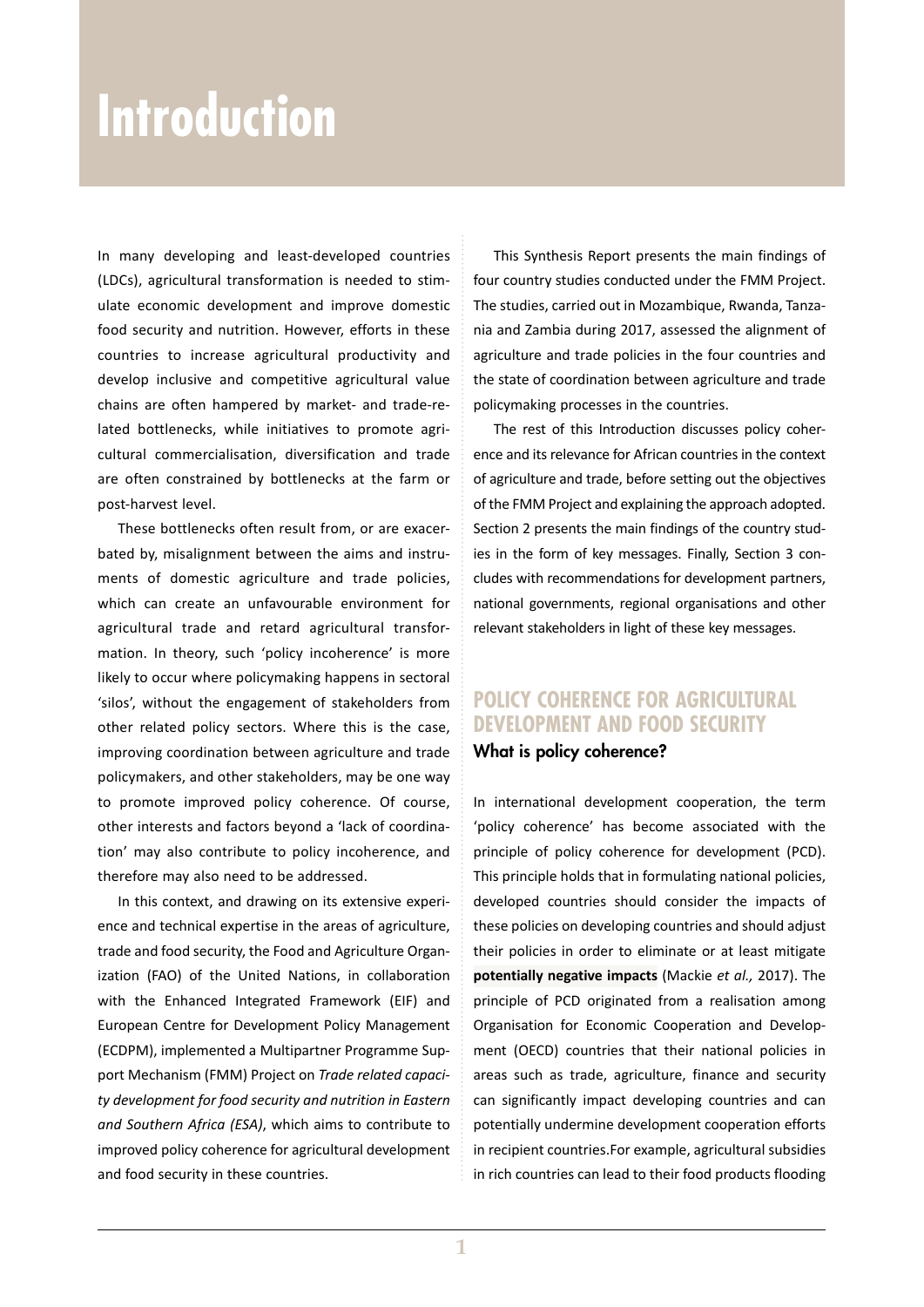the markets of developing countries, thereby undermining development cooperation efforts to stimulate agricultural production in those developing countries.

One way to pursue PCD is to coordinate policymaking across different ministries to ensure that development policies and policies in other 'sectors' (i.e. areas of public policy addressed by a specific ministry) are "mutually supportive" rather than "offsetting". This is the concept of 'horizontal coherence' between the policies of different sectors.<sup>1</sup> Providing market access to goods from developing countries (through trade policy) while simultaneously supporting efforts to improve the capacity of firms in those countries to produce tradable goods (through development policy instruments such as Aid for Trade) would be an example of mutually supportive policies. Supporting Aid for Trade while blocking imports would be an example of offsetting policies.

Whereas policy coherence in the context of PCD has generally focused on the coherence of developed countries' policies with their development objectives, the core idea of policy coherence, that it involves the "systematic promotion of mutually reinforcing policy actions across government departments and agencies, creating synergies towards achieving the agreed objectives," has broader relevance for development. In particular, developing countries can also strive for policy coherence by seeking to improve coherence between their own domestic sectoral policies and ensuring that these policies are mutually reinforcing, especially in relation to key national development objectives such as agricultural transformation and improved food security. This is the context in which policy coherence is used in this report.

The idea of developing countries pursuing policy coherence is particularly relevant in the era of Sustainable Development Goals (SDGs) that require collective action by developed and developing countries. Indeed, with the adoption of the 2030 Agenda for Sustainable Development and the Addis Ababa Action Agenda, all UN Member States, including developing countries, committed to "pursuing policy coherence and an enabling environment for sustainable development at all levels and by all actors". Furthermore, SDG Target 17.14 is to "enhance policy coherence for sustainable development".

#### What is the relevance of policy coherence for African countries' agriculture and trade policies?

One of the main reasons to pursue policy coherence is to ensure "efficient, effective and credible" policies. In the context of PCD as used by OECD and European Union (EU) countries, policy coherence is pursued to ensure that the efficiency, effectiveness and credibility of their development policies is not undermined by their policies in other sectors. As noted above however, the idea of policy coherence is also relevant for developing country governments that wish to ensure that, for example, their trade policies do not undermine the efficiency, effectiveness and credibility of their agriculture policies, or vice versa.

These two sectors  $-$  agriculture and trade  $-$  are central to Africa's development prospects, particularly for the continent's many LDCs. The Comprehensive Africa Agriculture Development Programme (CAADP), the pan-African policy framework for agricultural transformation, recognises that enhanced agricultural performance is key to economic growth and poverty reduction through its direct impact on job creation and on livelihood opportunities for women and youth, as well as through its impact on food security and improved nutrition. Agricultural transformation is also important due to the linkages between agriculture and other sectors, and the role agro-processing and agribusiness can play in spurring industrial development on the continent.

It is also widely accepted that in the context of development, trade and economic growth are intimately linked. Countries that have experienced sustained

Carbone, M. 2008. 'Mission Impossible: the European Union and Policy Coherence for Development,' in *Journal of European Integration,* Vol. 30. Carbone also highlights other dimensions of policy coherence, such as coherence between policies within a particular sector at different levels of government ('vertical coherence') or between donors' foreign policies and partner countries' domestic policies ('donor-recipient coherence').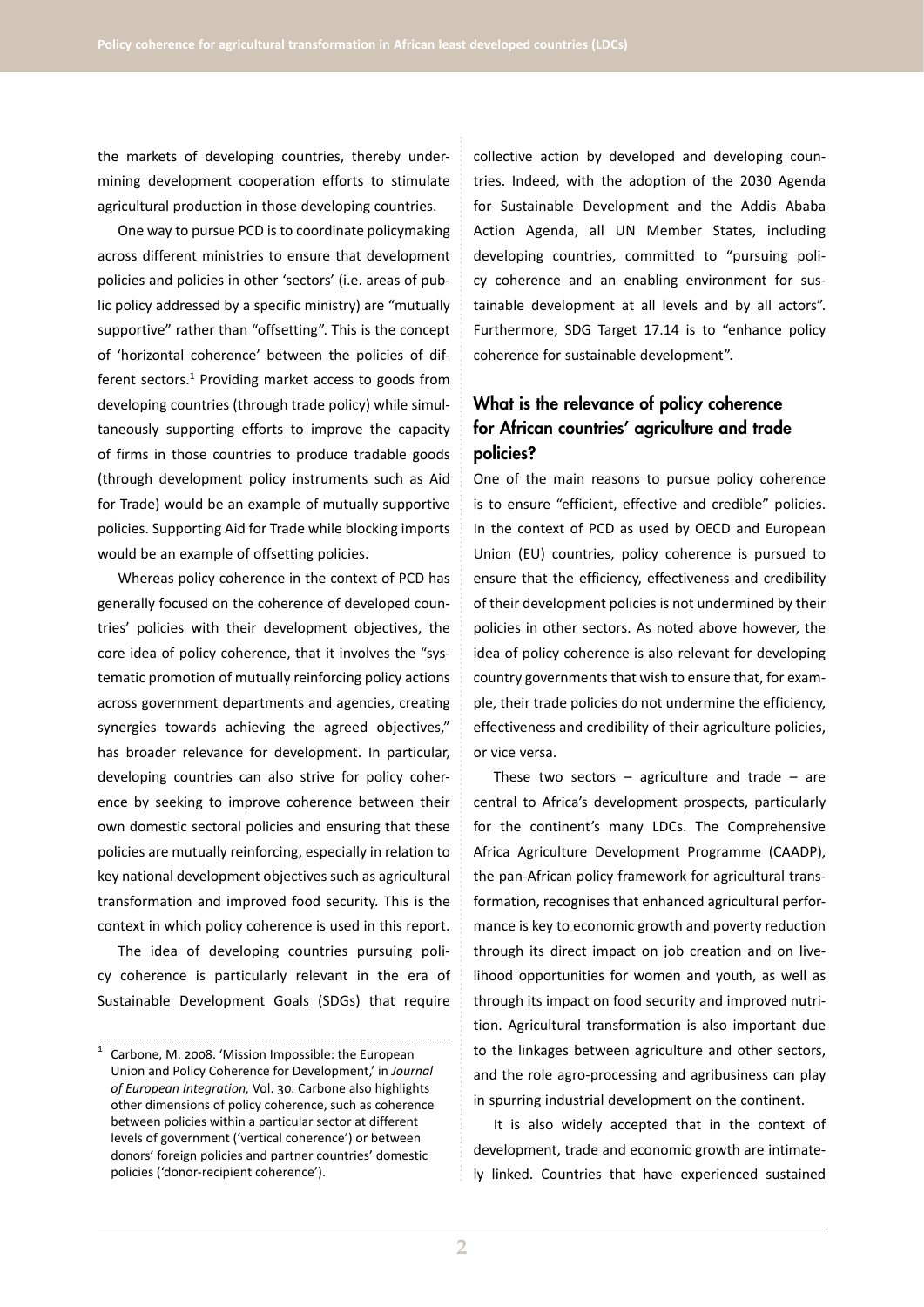economic growth and economic development have also tended to increase their integration into the global economy through trade. Moreover, export-led growth has been a central component of many countries' successful economic development strategies. It is this belief in trade as a pathway to development that inspired the Aid for Trade (AfT) initiative and the establishment of the Enhanced Integrated Framework (EIF), a multilateral partnership dedicated to assisting LDCs to use trade as an engine for growth, sustainable development and poverty reduction.

Agriculture and trade are closely interrelated, especially in African LDCs, where much trade is in agricultural products. Trade and trade-related policies that promote African trade can stimulate economic growth and development on the continent, but they can also play an important role in supporting the financing and implementation of agriculture and food security strategies and investment plans in African countries, including those related to CAADP. Such policies are particularly relevant due to their ability to create or contribute to the enabling conditions for mobilising different sources of finance in support of agriculture policies, plans and programmes.

Despite the importance of these two policy sectors, and their interrelation, many African countries' agriculture and trade-related policies (including policies on investment, industrialisation and private sector development) are not as mutually reinforcing as they could be, and in some cases partly offset each other. For example, many African governments aim to stimulate agricultural productivity and production by providing input subsidies and market price support schemes. At the same time, some also make use of ad-hoc export bans on certain commodities to ensure local food supply. This policy mix creates conflicting incentives for producers and creates a less predictable environment for private investment in the affected value chains. In other cases, opportunities for the commercialisation and trade of certain products exist, but are not exploited, because governments do not invest in the public goods needed to address critical supply-side constraints, despite professing to prioritise agricultural commercialisation and value addition.

More broadly, there is significant room for improvement in most African countries in terms of integrating trade and trade-related issues into agriculture development policies and programmes, as these often do not clearly reflect the trade and trade-related priorities of the country. Similarly, African countries' agricultural trade priorities are often not aligned to the priority investment areas within their agriculture sectors, while their national trade strategies do not fully integrate agriculture-related policy objectives such as reducing rural poverty, improving food security and nutrition, and enhancing the sustainability of local food systems.

Such policy incoherence can create different perceptions of national agricultural trade priorities among domestic actors and development partners and can contribute to an inefficient allocation of government and donor resources within and across the two sectors. It can also complicate efforts to attract private investment into these sectors. Addressing such policy incoherence is therefore crucial for supporting agricultural transformation and economic growth in Africa.

#### Better coordination of parallel policy processes in agriculture and trade

Agriculture-trade policy incoherence arises, at least partly, from the fact that in most developing countries, "agriculture and trade-related objectives and strategies are identified through separate prioritization, negotiation and coordination processes, associated with agriculture and trade ministries respectively". Development partners have in many cases exacerbated this sectoral divide by providing support to sectoral processes through different departments or agencies. In addition, these sectoral policymaking and planning processes are often poorly coordinated: agriculture ministries develop agriculture policies and plans without engaging trade ministries, and vice versa. In African LDCs, for example, agriculture plans have been developed – or adapted – in the context of CAADP, while trade planning is done – in many cases – in the context of the EIF and relat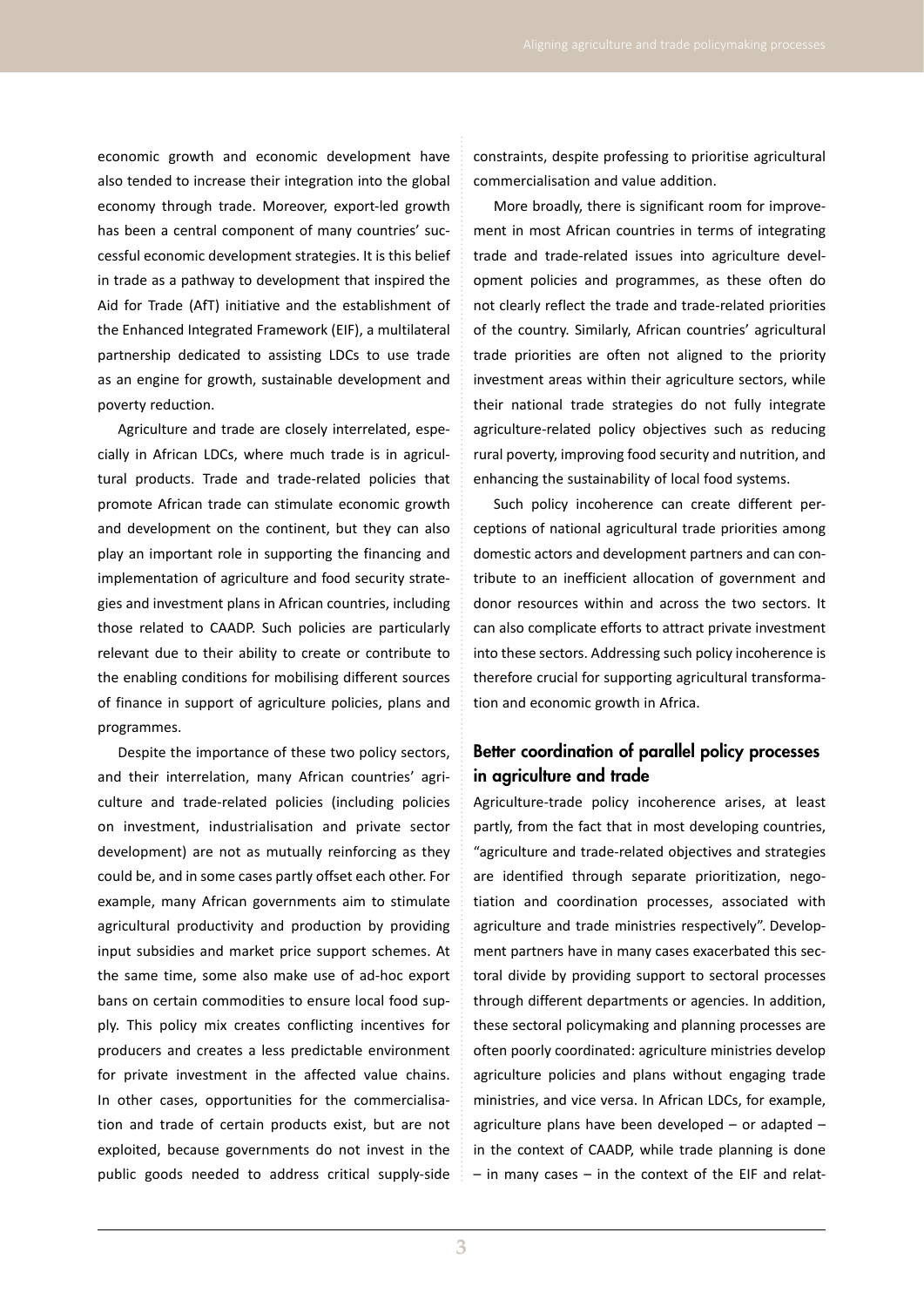ed Diagnostic Trade Integration Studies (DTIS). These frameworks involve different ministries, stakeholders, development partners and sources of financial support, and are poorly linked, if at all. As a result, where they address agriculture, countries' DTIS focus on export crops, while CAADP-related investment plans prioritise productivity, without giving sufficient attention to trade and market-related issues and constraints.

In theory, EIF/DTIS and CAADP processes, including the development of National Agricultural Investment Plans (NAIPs) that countries are meant to produce under CAADP, provide entry points for African countries to better link agriculture and trade policy objectives and improve coherence between their agriculture and trade policies. This is especially true in light of the 2014 Malabo Declaration, which marked a shift to a more private sector-led approach to agricultural transformation in Africa, with a greater focus on trade. While improving trade-related capacity has always been a pillar of CAADP, in the decade following the 2003 Maputo Declaration, CAADP implementation focused largely on public investments in land, labour, water, infrastructure and technologies. Through the Malabo Declaration, African leaders noted their concern about the "limited progress" made under CAADP on agribusiness development and the fact that this was hampering value addition and trade. They also committed to tripling intra-African trade in agriculture, to promoting priority agricultural value chains and to creating more enabling environments for agricultural trade.

Furthermore, through the Malabo Declaration, African leaders also recognised "the importance of multi-sectoral engagement and co-ownership of this agricultural transformation agenda" within their public sectors, and hence "the importance of putting in place a coherent inter-sectoral coordination of the efforts and initiatives for optimising resource use, synergy and maximising outcome and impact". In this way, the Malabo Declaration provides a call for African countries to pursue improved policy coherence for agricultural transformation, including through better coordination between agriculture and trade policymakers.

In order to achieve these objectives, African LDCs will need to be supported to reform their own governance systems to facilitate the mainstreaming of agriculture priorities into trade-related policymaking, and vice versa, and the strengthening of cross-sectoral collaboration between their agriculture and trade policymakers (and other stakeholders).

#### **PROJECT OBJECTIVES**

Within the context described above, the overall aim of the FMM Project was to contribute to greater coherence between agriculture and trade-related policies and programmes in Mozambique, Rwanda, Tanzania and Zambia, and at the regional level in Eastern and Southern Africa, by promoting improved coordination between agriculture and trade policymakers and other relevant stakeholders. More specifically, the Project sought to:

- Document and draw lessons from existing institutional structures and mechanisms governing agriculture and trade policymaking processes in the four countries, identifying opportunities for better linking these processes to promote greater coherence in setting policy priorities and in the implementation of programmes
- Identify specific thematic areas prioritised by both agriculture and trade sector stakeholders, for which cross-sectoral programmes could be designed involving mutually reinforcing, coherent interventions by both agriculture and trade policymakers
- At a regional level, promote dialogue, knowledge exchange, and coordination among technical officers from Ministries of Agriculture, Trade, Industry, Finance and other relevant ministries in Eastern and Southern Africa, thereby facilitating the creation of a regional network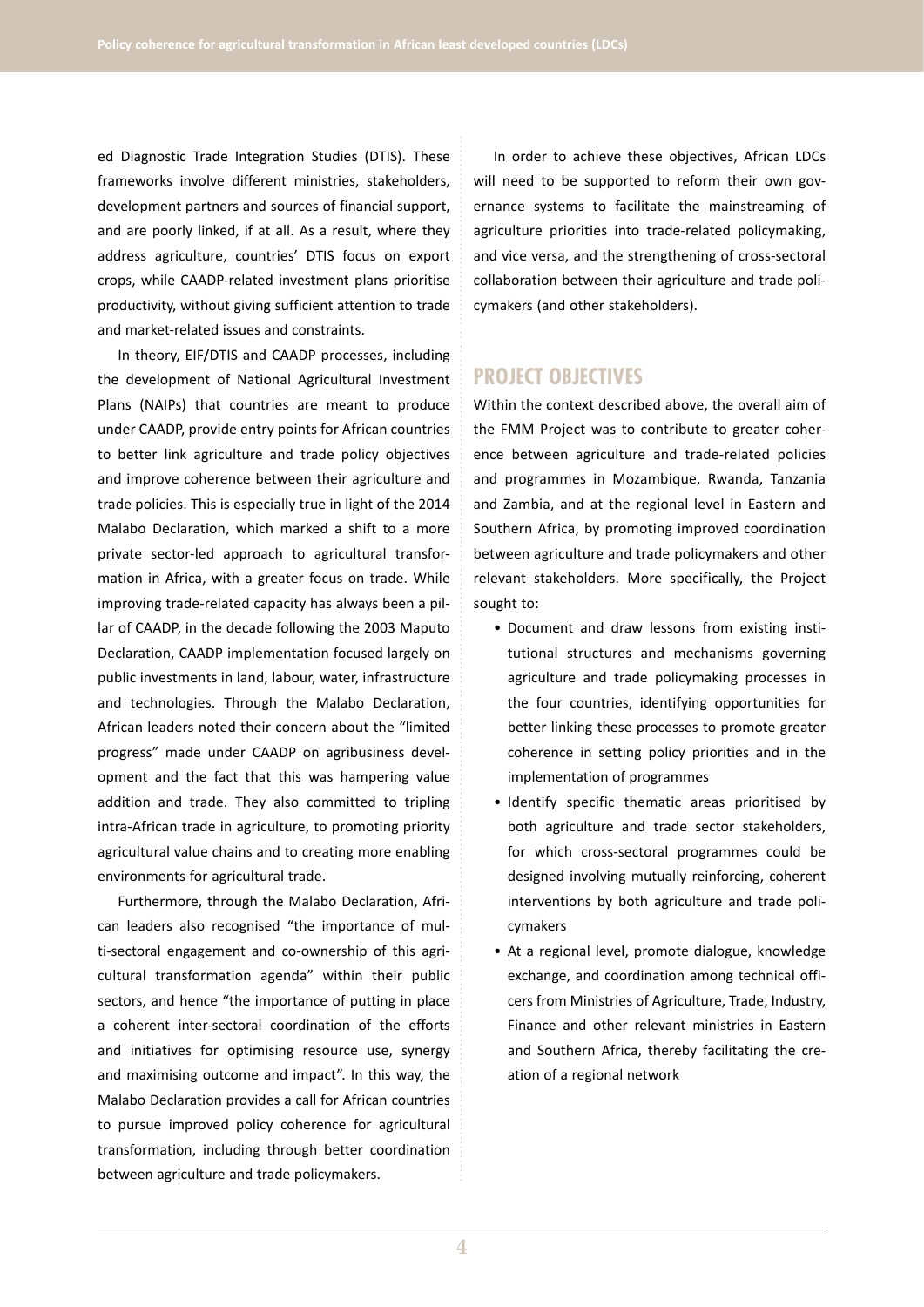#### **PROJECT APPROACH**

#### Project activities and methodology

Both regional level and national level activities were carried out in order to achieve the objectives of the Project. The regional level activities involved capacity building for technical officers from Ministries of Agriculture, Trade, Industry, Finance, and related institutions, from over 15 countries in Eastern and Southern Africa (ESA), on issues related to agricultural trade. It included the delivery of two e-learning courses tailored to the ESA region – on 'Agriculture in Trade Agreements' and on 'Trade, Food Security and Nutrition' – and the organisation of two public dialogues with selected course participants, with a view to creating a network of relevant stakeholders.

The national level activities were carried out in two phases. During Phase 1, country studies were carried out in Mozambique, Rwanda, Tanzania and Zambia. These involved the analysis of: national agriculture and trade reference policies and strategies, including the NAIP and DTIS, to assess coherence between them; priorities identified in each country's NAIP and DTIS in order to identify gaps and synergies; and existing sectoral and inter-sectoral coordination mechanisms relevant to the formulation and implementation of agriculture and trade policies in the four countries, and their effectiveness. This analysis was carried out through desk reviews of policy and strategy documents and through a series of bilateral consultations and focus group discussions with agriculture and trade stakeholders in the four countries, mostly with representatives of agriculture and trade ministries, but also, to a lesser extent, with private sector stakeholders and donor representatives. The four studies' findings reflect the views of these stakeholders as well as the content of agriculture and trade policy frameworks in the countries.

Phase 1 concluded with the organisation of multi-stakeholder workshops in each of the four countries to present the findings and recommendations of the country studies to agriculture and trade policymakers and other relevant stakeholders, and to get their feedback on and validation of the analysis. Stakeholders who participated in these workshops included representatives from agriculture and trade ministries and other public officials, private sector representatives, development partners, civil society representatives, national EIF and FAO representatives, academics and members of the media. The workshops were also used to generate discussion on promising opportunities for promoting improved cross-sectoral coordination, and to identify policy issues prioritised by both agriculture and trade stakeholders, and for which projects could be developed that might also stimulate enhanced cross-sectoral coordination.

Building on the identification of these priority intervention areas, Phase 2 of the FMM Project involved further analysis of budget allocations and existing donorand government-funded programmes relating to these intervention areas, the development of project proposals to address specific programmatic gaps in these areas and workshops and consultations with public sector stakeholders and relevant development partners.

#### A focus on existing agriculture and traderelated structures and processes

The FMM Project aimed to improve cross-sectoral coordination for improved coherence between agriculture and trade policies in the four countries, but it was not intended to promote the formulation of new policies and strategies or the establishment of new coordination mechanisms and structures. Instead, the project aimed to strengthen and improve existing mechanisms and processes based on the institutional and policy frameworks already in place in the four countries. In this regard the country studies carried out through the FMM project focused on identifying opportunities for strengthening and better linking these structures and processes, where appropriate.

On the agriculture side, national CAADP processes and structures, and in particular the development of NAIPs, provided an obvious point of focus for the analysis, especially given the prominence of CAADP as a policy framework and the fact that countries are supposed to update their original NAIPs to better align these with the Malabo Declaration. The process of updating NAIPs opens space for better integration of trade and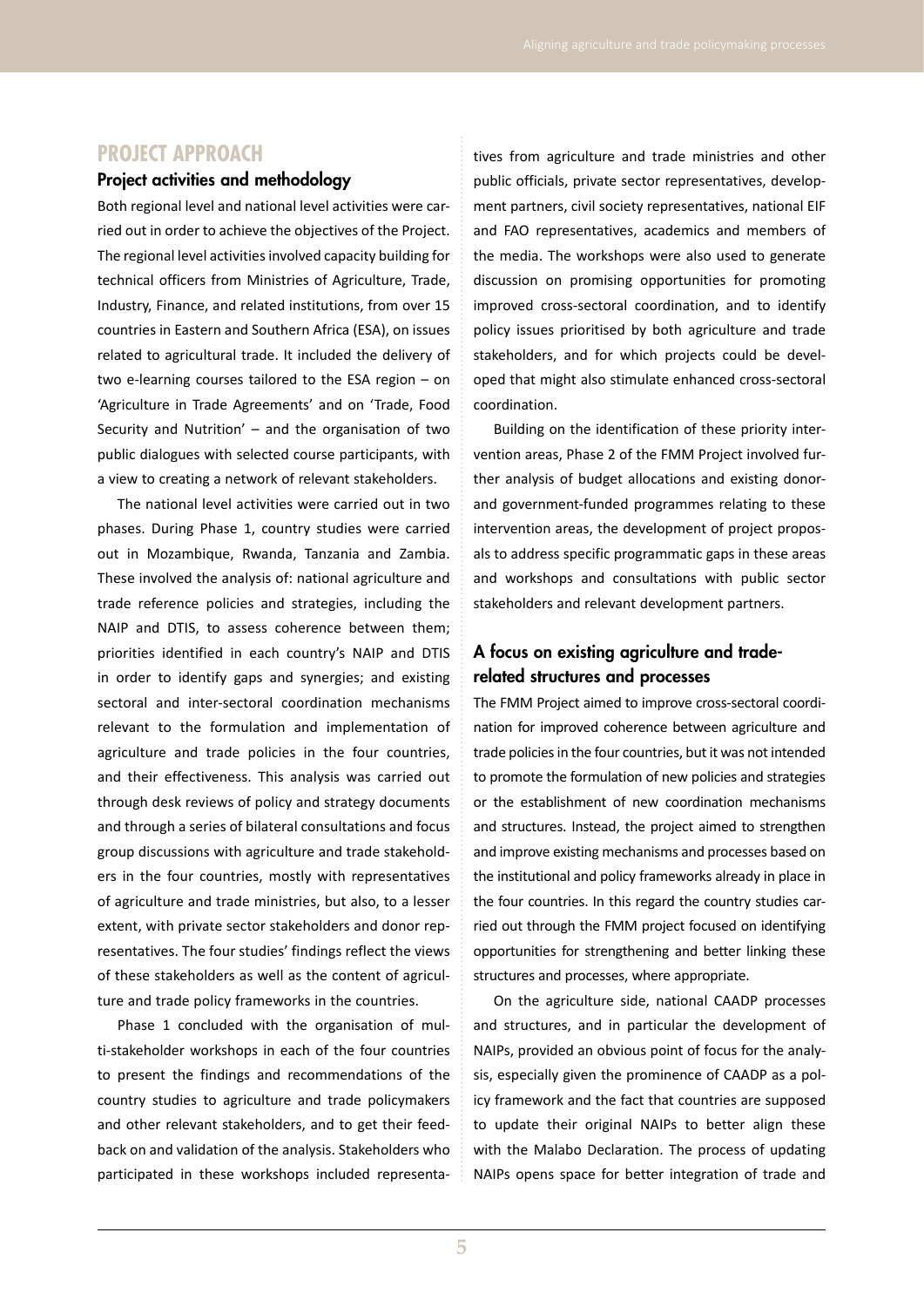trade-related issues into agriculture planning in African countries in line with the increased focus on private sector engagement in CAADP implementation post-Malabo. Such a focus can be seen, for instance in the development under CAADP of the Country Agribusiness Partnerships Framework (CAP-F) as a tool to supplement NAIPs by stimulating private investments.

On the trade side, there is no single policy framework equivalent to the CAADP in the focus countries for this Project, so the Project analysed all relevant trade policy frameworks and their related structures and processes, giving particular attention to EIF/DTIS structures and processes as these are common across the four countries and other African LDCs (See Box 1). The fact that CAADP/NAIP and certain trade-related structures and processes, including those pertaining to the EIF/DTIS, are common to most African LDCs means that the lessons drawn by the Project in relation to these structures and processes in the FMM Project countries would likely have broader relevance across the African continent.

**BOX 1. The Enhanced Integrated Framework (EIF)** The EIF is a multi-donor programme, which provides a framework bringing together stakeholders around a common set of priorities and institutional mechanisms guiding Aid for Trade (AfT), and is active in 33 LDCs across Africa, including all four FMM Project countries. The EIF supports the production of periodic Diagnostic Trade Integration Studies (DTIS) in these countries. These instruments are meant to identify key constraints to trade and opportunities for trade expansion, and to include an Action Matrix of priority interventions to address these constraints or exploit these opportunities. In turn, this Action Matrix is then meant to serve as a reference for coordination of donors' trade-related support to the country.

#### Using a food systems approach

In carrying out the FMM Project, the Project team made use of a 'food systems' approach to better understand the complexities inherent in trying to promote greater coherence between agriculture and trade policies, and to encourage policymakers in the four countries to develop and implement policy interventions that go beyond narrow sectoral (agriculture, trade) boundaries and which account for relevant trends and policy frameworks at multiple levels (regional, multilateral).

A food system includes, at a minimum, all the activities involved in producing, processing, packaging, distributing, retailing and consuming the food in question. In other words, it comprises the entire chain of activities linking producers to consumers. Every food system offers "multiple potentially competing and complementary points for intervention". To achieve just one specific policy objective – say reduced food insecurity – policymakers might, among other things, reform input markets, subsidise inputs, support women and/ or smallholder farmers, improve water and energy systems, invest in transport infrastructure, liberalise trade, strengthen property rights or invest in rural non-farm economies. Even in the pursuit of this one policy objective, such policy interventions could be mutually supporting or offsetting. Bringing in additional objectives such as increased exports, or greater domestic value addition increases the number of entry points for policy intervention, but also the potential for offsetting policies and policy incoherence. In the context of multi-level, and increasingly globalised food systems, regional and international trends (e.g. increased globalisation of trade in particular commodities) and policy frameworks (e.g. global trade rules), add yet another layer of complexity to consider in developing appropriate policy interventions at the national level.

Looking through the lens of a food systems approach can enable policymakers, researchers and practitioners to take into account all the elements and activities that relate to the production, processing, distribution, preparation and consumption of food, including those not typically considered part of the agriculture sector and those occurring outside national boundaries. Taking a more holistic view of the factors and actors that shape food systems can be helpful in identifying appropriate entry points to catalyse change towards more desirable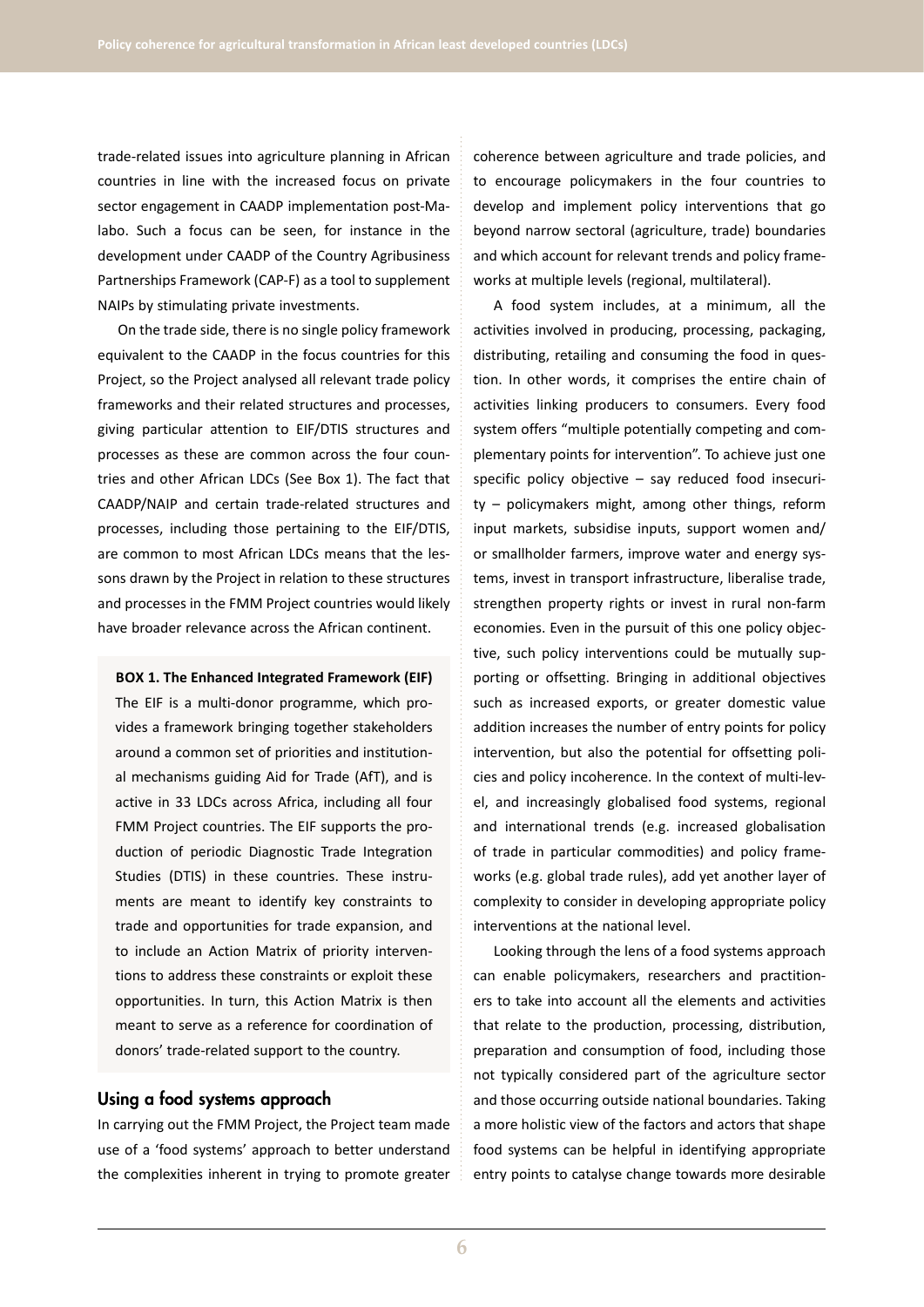policy outcomes. These outcomes may relate to food security, employment, natural resource management, social development and/or economic growth.

Using a food systems framework is also increasingly seen as a meaningful approach to understand the fundamental changes such as rapid urbanisation, depleting natural resources and major changes in local and global food markets are affecting dynamics around food, nutrition and agriculture. It helps unpack how different drivers influence the way food systems function. Many of these drivers are somehow related to markets and trade; changing consumer demand,

hard and soft infrastructure, regulations, trade barriers and fiscal incentives etc. A food systems approach can help understand the role and influence (including negative) of trade-related actors and activities and how these impact on and interact within a particular food system. Not all of these factors are influenced by government policies, but it is pertinent to understand their full range, in order to see how a government policy may help drive the system into the desired direction in terms of agricultural production/productivity, commercialisation and value addition and food security and nutrition.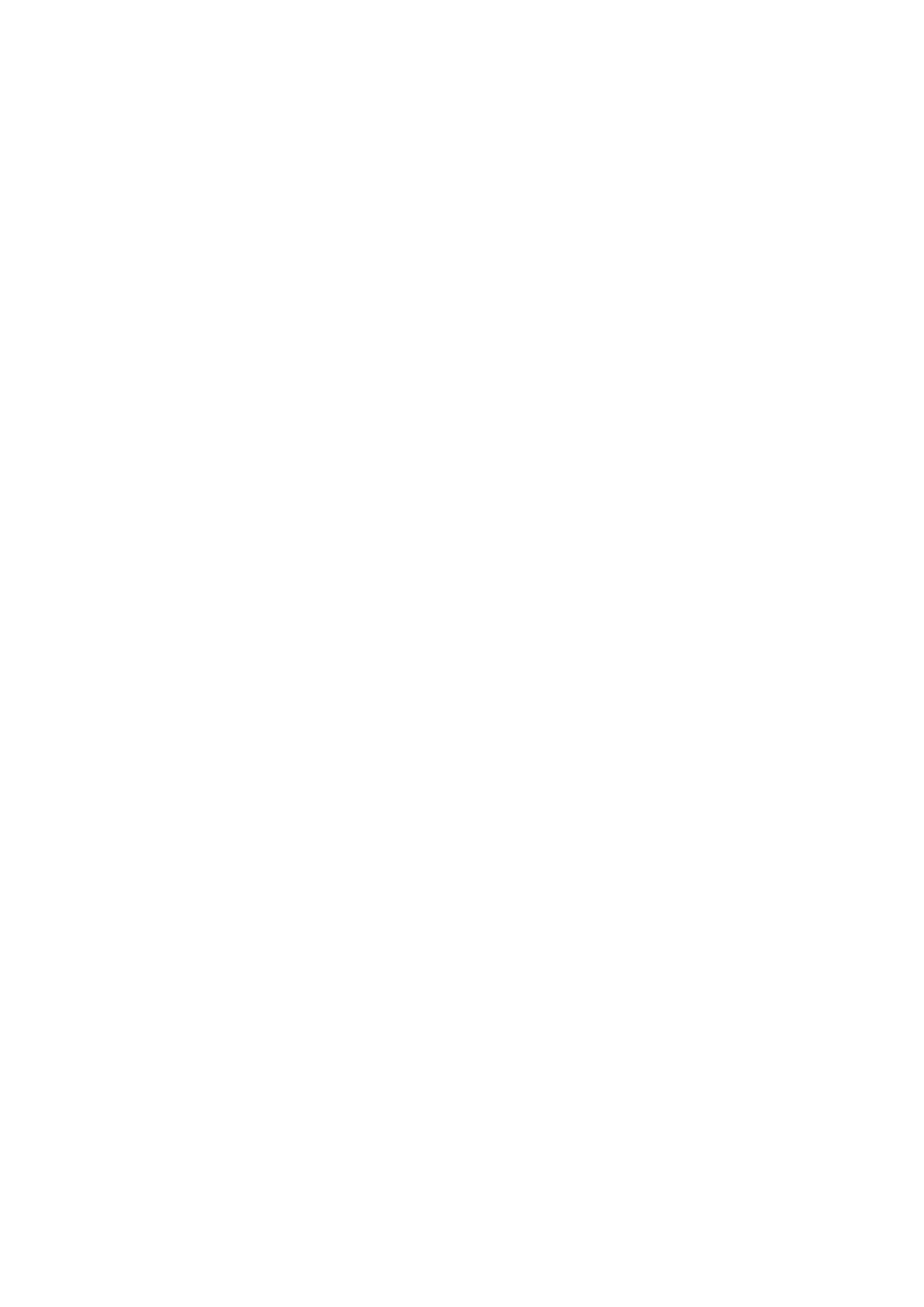## **Findings from the country case studies**

This section presents the findings of the four country case studies in the form of key messages relating to: i) sectoral policy frameworks, strategy documents and plans; ii) institutional mechanisms for coordination; iii) sectoral budgets and donor support; and iv) priority areas for cross-sectoral coordination. As noted above, these findings are based on a review of existing policy documents in the four countries, as well as the responses of those stakeholders consulted in the course of the studies, mostly government officials from agriculture and trade ministries, but also some private sector stakeholders and donor representatives.

#### **SECTORAL POLICY FRAMEWORKS, STRATEGY DOCUMENTS AND PLANS**

This subsection highlights the key messages that emerged from the country studies in relation to the sectoral policy frameworks and stated sectoral priorities in the countries.

#### Sectoral policy frameworks

**CAADP-aligned National Agricultural Investment Plans (NAIPs) play a central role in agriculture policymaking and in strategic planning and programme implementation in the agriculture sector in the four countries.**

NAIPs are key components of the agriculture policy frameworks in place in the four countries, as shown by Figure 1, which provides a schematic representation of the typical agriculture policy framework in the four countries. Mozambique's National Agricultural Investment Plan (PNISA) operationalises the country's medium-term agricultural strategy, the Strategic Plan for the Development of the Agricultural Sector (PEDSA), and also informs key elements of the government's current Five-Year Plan (PQG). Similarly, Rwanda's NAIP, the Agriculture Sector Investment Plan (ASIP II), operationalises the country's Strategic Plan for the Transformation of Agriculture, and all agriculture sector programmes in Rwanda are aligned

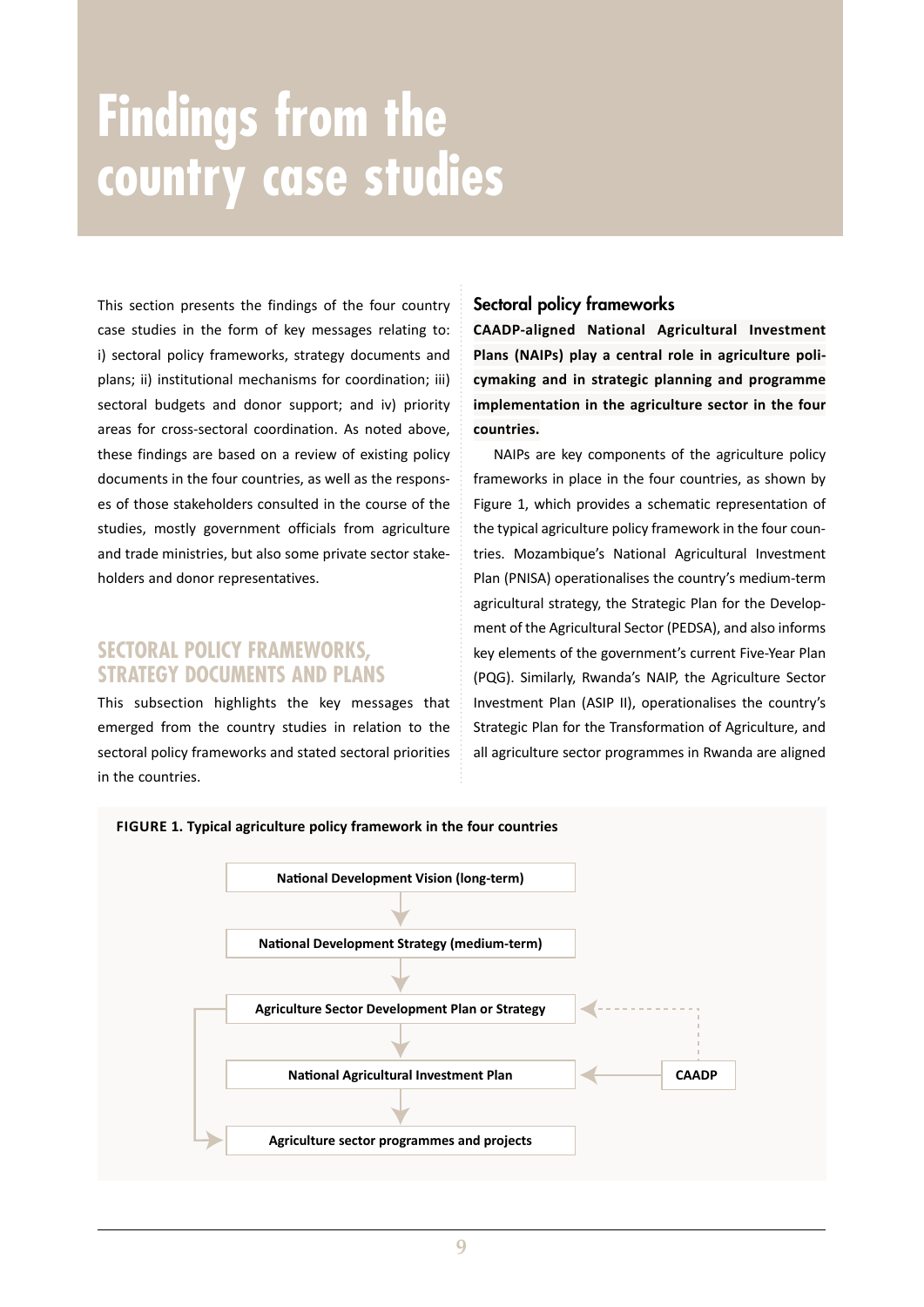to ASIP objectives.<sup>2</sup> Zambia's NAIP, meanwhile, is aligned to the country's Second National Agriculture Policy (NAP) 2016-2020, but provides a narrower focus on specific priority interventions in the medium term. As the only costed policy framework for agriculture in Zambia, the NAIP is considered by stakeholders to be a key reference document for annual planning and budgeting. In Tanzania, the guiding strategy for the agriculture sector is the Agricultural Sector Development Strategy 2015/16-2024/25 (ASDS II), which is implemented through the Agricultural Sector Development Programme 2017-2022 (ASDP II). ASDS II objectives and ASDP II outputs are aligned to Tanzania's NAIP, the Tanzania Agriculture and Food Security Investment Plan (TAFSIP) 2011/12-2020/21. The TAFSIP, meanwhile, is used as a resource mobilization tool for the ASDP II, and also informed the review of the National Agricultural Policy of 2013.

#### **Trade policy frameworks across the four countries are relatively more fragmented, as the countries have adopted a number of policies and strategies relevant to trade.**

Not all countries have adopted a dedicated reference policy or strategy on trade. Zambia's Commercial, Trade and Industrial (CTI) Policy (2010) serves as a key reference policy for trade in the country.<sup>3</sup> Mozambique and Rwanda on the other hand, have a number of policies relevant to trade and industry. The main policy instruments for trade in Mozambique are the DTIS, updated in 2015, the Integrated Plan for Agricultural Commercialisation (PICA) and the Industrial Policy and Strategy 2016-2025. Trade policy objectives are also contained in the Government of Mozambique's Five-Year Plans. Similarly, in Rwanda, a number of policies and strategies have been relevant for trade, including the Private Sector Development Strategy 2013-2017, the National Export Strategy (2011), the Cross-Border Trade Strategy 2012-2017 and the Domestic Market Recapturing Strategy (2015). Tanzania has also adopted a number of trade-related policies and strategies, including the National Trade Policy (2003), the Sustainable Industrial Development Policy (1996-2020), the Small and Medium Enterprise Policy (2003) and the Tanzania National Export Strategy (2010-2014). The Government of Tanzania also developed the Tanzania Trade Integration Strategy 2009-2013 (TTIS) to operationalise trade sector policies and serve as a key strategic framework for trade sector development and trade-related financial and technical assistance in the country.4

#### **The role and influence of the DTIS vary significantly across the four countries, and these instruments are apparently not well known outside national ministries of trade.**

In some of the countries, the DTIS has influenced policymaking directly. For example, Tanzania's TTIS was based on a prioritisation and updating of the country's DTIS (2005) Action Matrix, and a new TTIS will be developed once the ongoing update of the DTIS is complete.<sup>5</sup> Similarly, in Zambia, the most recent DTIS (2014) informed the development of 7th National Development Plan and the new Trade Policy and Export Strategy, while the previous DTIS (2005) was a key reference document in the formulation of the CTI Policy. The current DTIS is said to be a reference for annual planning and budgeting, although the 2016 MCTI budget does not reflect interventions outlined in the DTIS Action Matrix. Awareness of the DTIS in Zambia is limited out-

<sup>&</sup>lt;sup>2</sup> While the Ministry of Agriculture (MINAGRI) is in the process of redrafting and reformulating its National Agricultural Policy (NAP) - last revised in 2004 and widely considered outdated - the PSTA and ASIP, effectively play the role of agricultural policy in Rwanda, with the ASIP being the central implementation plan and budgeting framework for the agriculture sector in the Rwanda.

 $3$  The Government of Zambia is currently finalising a new Trade Policy and Export Strategy to replace the current policy.

<sup>4</sup> The TTIS was meant to be implemented through a Trade Sector Development Programme (TSDP) put in place to coordinate funding and interventions in the trade sector, but this did not occur as planned due to a lack of donor buy-in to the Government's basket funding mechanism and concerns about accountability.

<sup>5</sup> To address concerns that the 2005 DTIS was too wide in scope, the update will focus on three sectors – agriculture, tourism and mining. The DTIS update will also cover Zanzibar, which was not covered in the 2005 DTIS.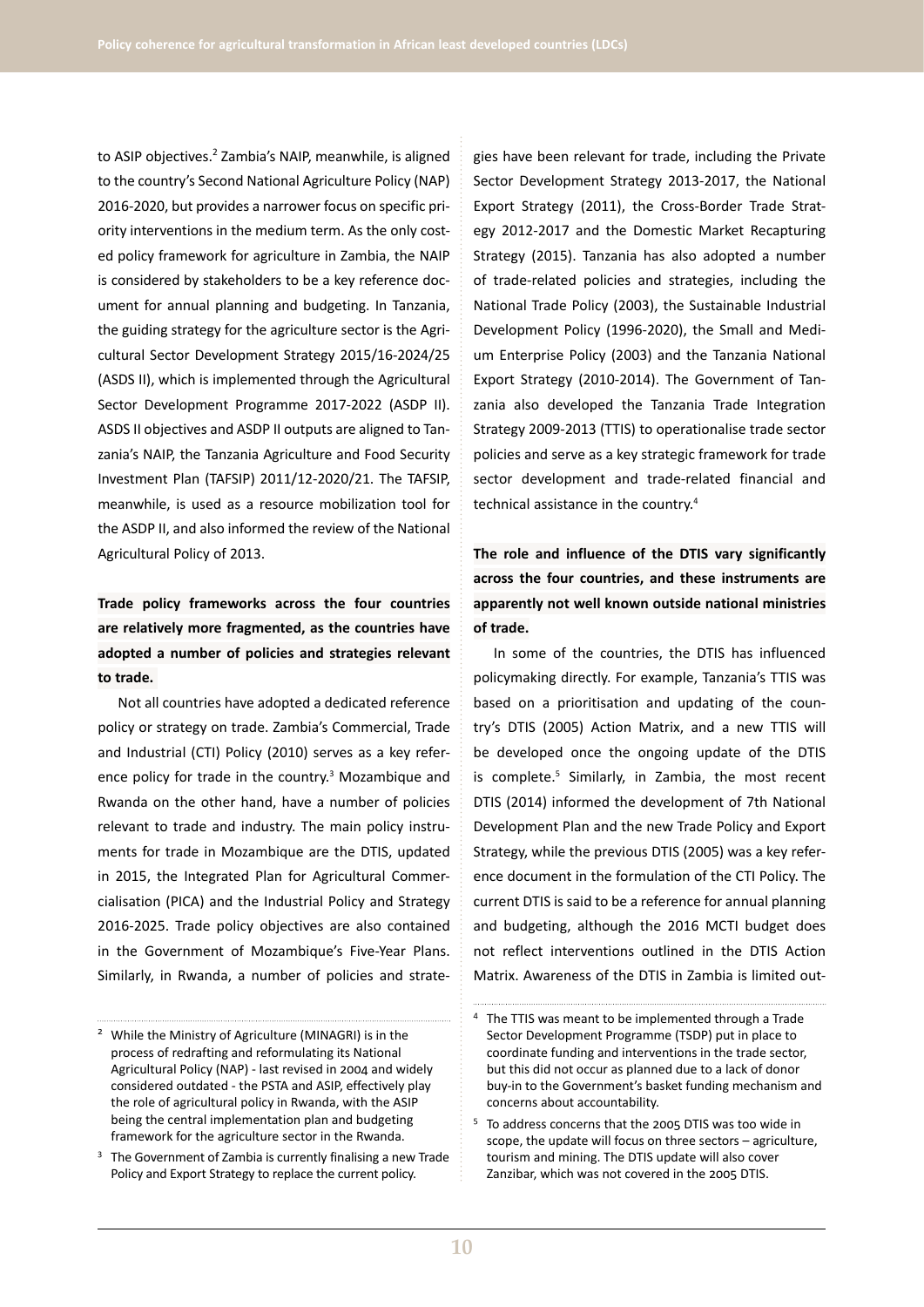|                                                                              | <b>MOZAMBIQUE</b>                                                                               | <b>RWANDA</b>                                                                                                                       | <b>TANZANIA</b>                                                                                                                             | <b>ZAMBIA</b>                                                                     |
|------------------------------------------------------------------------------|-------------------------------------------------------------------------------------------------|-------------------------------------------------------------------------------------------------------------------------------------|---------------------------------------------------------------------------------------------------------------------------------------------|-----------------------------------------------------------------------------------|
| <b>National development</b><br>vision and associated<br>plans and strategies | Agenda 2025; National<br><b>Development Strategy</b><br>(ENDE) 2015-2035                        | Vision 2020; Economic<br>Development and<br><b>Poverty Reduction</b><br>Strategy (EDPRS)                                            | Tanzania Development<br>Vision 2025: Long-Term<br>Perspective Plan (LTPP)<br>2011-2025                                                      | Vision 2030; Seventh<br><b>National Development</b><br>Plan (NDP) 2017-2021       |
| <b>National Agriculture</b><br><b>Policy or Strategy</b>                     | Strategic Plan for the<br>Development of the<br><b>Agricultural Sector</b><br>(PEDSA) 2010-2019 | Plan for the Strategic<br>Transformation of<br>Agriculture (PSTA III),<br>2013-2017; National<br>Agricultural Policy (NAP),<br>2004 | <b>Agricultural Sector</b><br><b>Development Strategy</b><br>(ASDS) II 2015/16-<br>2024/25;<br><b>National Agriculture</b><br>Policy (2013) | <b>Second National</b><br>Agriculture Policy (NAP)<br>2016-2020                   |
| <b>National Agricultural</b><br><b>Investment Plan</b>                       | National Agricultural<br>Investment Plan (PNISA),<br>2014-2018                                  | Agricultural Strategic<br>Investment Plan (ASIP II),<br>2014-2018                                                                   | Tanzania Agriculture<br>and Food Security<br>Investment Plan (TAFSIP)<br>2011/12-2020/21                                                    | <b>National Agriculture</b><br>Investment Plan (NAIP),<br>2014-2018               |
| <b>Agricultural</b><br>commercialisation<br>policy or strategy               | Integrated Plan<br>for Agricultural<br><b>Commercialisation (PICA)</b>                          |                                                                                                                                     | <b>Agricultural Marketing</b><br>Policy, 2008                                                                                               |                                                                                   |
| Trade policy or strategy                                                     |                                                                                                 |                                                                                                                                     | Tanzania Trade<br><b>Integration Strategy</b><br>(TTIS), 2009-2013;<br><b>National Trade Policy</b><br>(2003)                               | Commercial, Trade and<br>Industrial Policy, 2010;<br><b>National Trade Policy</b> |
| Industrial policy                                                            | Industrial Policy and<br>Strategy (PEI), 2016-<br>2025                                          | National Industrial Policy<br>(2011); Domestic Market<br>Recapturing Strategy,<br>2015                                              | Sustainable Industries<br>Development Policy<br>$(1996 - 2020)$                                                                             | Commercial, Trade and<br>Industrial Policy, 2010                                  |
| Private sector<br>development policy or<br>strategy                          |                                                                                                 | Private Sector<br>Development Strategy<br>(PSDS)                                                                                    | Small and Medium<br><b>Enterprises Development</b><br>Policy (2003)                                                                         |                                                                                   |
| Investment policy                                                            |                                                                                                 |                                                                                                                                     | <b>Investment Promotion</b><br>Policy (1996)                                                                                                |                                                                                   |
| <b>Export Strategy</b>                                                       | National Export Strategy<br>2012-2017                                                           | National Export Strategy<br>(NES) (2011)                                                                                            | Tanzania National Export<br>Strategy (2010-2014)                                                                                            | <b>National Export Strategy</b><br>(forthcoming)                                  |
| Other trade strategy                                                         |                                                                                                 | Cross-Border Trade<br>Strategy 2012-2017                                                                                            |                                                                                                                                             |                                                                                   |
| Diagnostic Trade<br><b>Integration Study</b>                                 | DTIS (2004); DTIS update<br>(2015)                                                              | DTIS (2005); DTIS update<br>(2009): DTIS update<br>(2011); DTIS update<br>(2014)                                                    | DTIS (2005); DTIS update<br>(2017)                                                                                                          | DTIS (2005); DTIS update<br>(2014)                                                |

#### **TABLE 1. Agriculture and trade policies and strategies in the four countries**

side MCTI, possibly due to the fact that it is conducted outside of normal government policy formulation and approval procedures.

In the other countries, the DTIS has proven less influential. In Mozambique, the DTIS is meant to serve as a key reference instrument for external trade by providing the Ministry of Industry and Trade (MIT) with an overall indication of national trade-related needs and priorities and is also meant to inform the government's five-year plans. According to stakeholders, however, MIT makes little use of the DTIS as a reference document, possibly due to the fact that the EIF implementation unit responsible for ensuring DTIS priorities are included in the government's annual plans and budgets is understaffed. Instead, the DTIS has mainly been used by development partners to prioritise certain areas for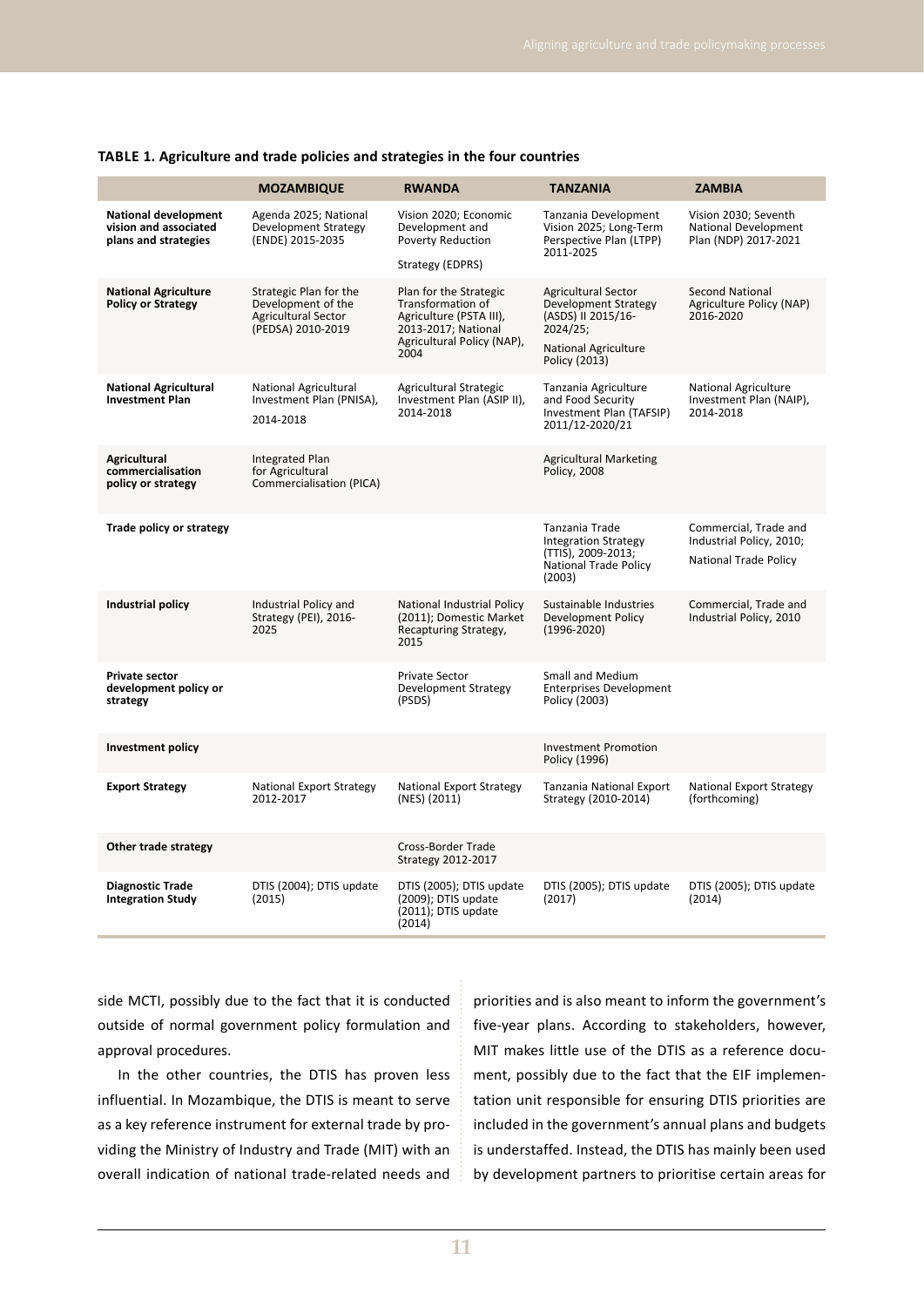support. The DTIS is also not well known at the provincial level in Mozambique, where many key trade-related bottlenecks occur.

In Rwanda, previous iterations of the DTIS directly influenced the design of trade policies and programmes, but the most recent DTIS (2014) is not considered a central component of the country's strategic framework for trade and stakeholders suggested that it is not used as a reference document for trade-related planning processes. Instead, the DTIS is used mainly as a tool to obtain funding from EIF for projects already planned by the Ministry of Trade and Industry. The current DTIS Action Matrix mirrors the PSDS in addressing broader private sector development issues, but with better design and a narrower focus on trade, the DTIS could become a central reference document for trade, thereby filling a gap in Rwanda's otherwise well-defined strategic framework for private sector development.

#### Stated sectoral priorities in agriculture and trade

**The four countries' agriculture policies, strategies and plans, including their NAIPs, do not sufficiently address market and trade-related constraints to agricultural transformation, but NAIP updates provide an opportunity to better mainstream trade-related priorities into national agriculture policy frameworks.**

The four countries' NAIPs prioritise interventions relating to production, productivity and, to a greater or lesser degree, commercialisation and value addition, but, with the exception of Tanzania's TAFSIP,<sup>6</sup> do not prioritise trade-related interventions. While the NAIPs of Mozambique and Zambia recognise the importance of an enabling trade environment for agricultural development, neither contains specific interventions on, for example, trade facilitation, regional cooperation on standards, market access constraints or improving the environment for agricultural trade and development. In Rwanda's case, the lack of a well-designed trade component in the country's NAIP is said to reflect the fact that market and trade-related constraints have at times been given insufficient appreciation by the country's agriculture policymakers.

The agriculture policy frameworks in these countries could give greater priority to specific market and trade-related issues through, for example, the inclusion of dedicated trade chapters in key agricultural policies and strategies.<sup>7</sup> Given the central role NAIPs play in strategic planning and policy implementation in these countries, ongoing and future NAIP revisions provide an important opportunity for mainstreaming trade-related issues into policy planning and implementation in the agriculture sector. This is especially true given that the next generation of NAIPs are being developed in the context of Country Agribusiness Partnership Frameworks (CAP-F), which motivate a shift in focus from public investment to stimulating private investment, a shift that will entail greater emphasis on trade and investment opportunities and constraints. The inclusion in these NAIPs of dedicated trade components that go beyond simply identifying priority export commodities, and that address relevant market and trade-related priorities such as quality standards and certification, could promote greater policy coherence between the agriculture and trade sectors. This will, however, require sound analysis of relevant issues, as well as effective coordination between trade and agricultural policymakers and other relevant stakeholders. It may also require the strengthening of trade policy expertise in ministries of agriculture.<sup>8</sup>

**Commercialisation of agriculture and the promotion of value addition are prioritised by both agriculture and trade policy frameworks in the four countries,** 

Among other things the TAFSIP puts emphasis on improving market infrastructure and growing exports of agricultural commodities.

 $7$  This need has been recognised in Zambia, where Ministry of Agriculture officials have suggested that a lack of explicit trade-related priorities within the agriculture policy framework complicates efforts to engage with the Ministry of Commerce, Trade and Industry.

<sup>8</sup> The need for greater trade policy expertise has been recognized by Rwanda's MINAGRI, which is planning to create a new position of 'trade focal point' within its planning department.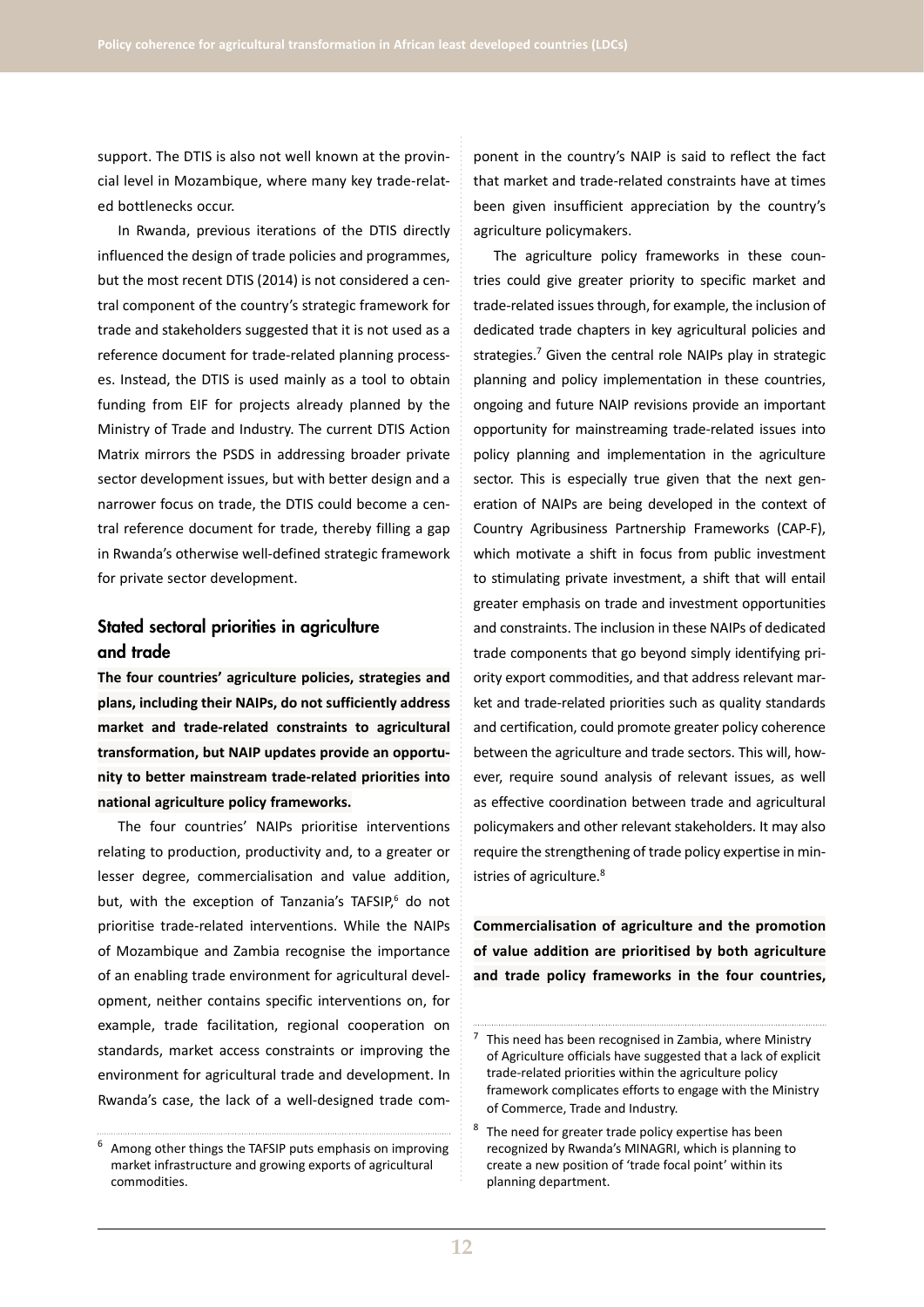**providing a logical entry point for cross-sectoral collaboration, but these priorities are not consistently translated into specific interventions, and where they are, they sometimes clash with other policy priorities.**

In Zambia, for instance, agriculture and trade policy documents are not specific enough in terms of objectives or interventions at the level of particular commodities or value chains. The National Agricultural Policy and NAIP lack sufficient detail on trade and market development-related objectives, priorities and interventions at the sub-sector level, while the Commercial, Trade and Industrial Policy and DTIS do not specify value-chain specific priorities for agricultural commodities. Furthermore, while the NAIP and DTIS identify common priority commodities for commercialisation and value addition, they do not identify specific corresponding interventions for these commodities. This lack of specificity hampers the translation of policy priorities into effective policy implementation.

In other cases, priorities related to commercialisation are considered to be conflicting with priorities for ensuring household food security. In Rwanda, for example, certain crops have been identified as priority crops for both commercialisation and food security, notably maize, which is prioritised as both an input for agro-processing activities, and a strategic crop to promote food import substitution. In the absence of other supporting policy measures, these dual objectives appear to conflict, especially when demand from industry pushes up prices for consumers, threatening food security objectives. Similar tensions are present in Tanzania, where, despite commercialisation and value addition being a priority of agriculture and trade policy, the government focuses more on encouraging small farmers to produce for household food security, than on promoting commercialisation and stimulating the business orientation of farmers. This is despite the fact that commercialisation of agriculture, by contributing to improved incomes, can be an important factor in achieving household food security, as is recognised in the literature.

**Better alignment of NAIP and DTIS priorities could contribute to greater coherence between agriculture and trade strategies and programmes, and to ensuring cross-sectoral priorities are translated into the implementation of concrete interventions.**

There is a strong rationale for ensuring revised NAIPs include chapters dedicated to identifying specific tradeand market-related priorities for the agriculture sector and targeted interventions to address these priorities, including, where relevant, value chain commodity specific interventions. Including these priorities and interventions in DTIS Action Matrices as well would result in key cross-sectoral priorities being reflected in both agriculture and trade policy frameworks. This would provide a strong basis for cross-sectoral coordination around the implementation of targeted interventions to address these priorities, and for mobilising development partner support for the implementation of these interventions. Subsequent DTIS updates could also be used to inform the development or refinement of NAIP chapters on trade and marketing, drawing on EIF technical expertise and resources provided by EIF donors. Greater coordination of the analysis and consultations undertaken for the NAIP with the analysis and consultations undertaken for the DTIS, would help ensure these instruments prioritise mutually reinforcing interventions where appropriate.

#### **INSTITUTIONAL MECHANISMS FOR COORDINATION**

It is widely recognised in the four countries that more effective coordination between agriculture policymakers and trade policymakers – and other relevant actors – can contribute to greater policy coherence and more effective policy and programme implementation. In this regard, the country studies identify a number of coordination mechanisms and processes that have been set up or initiated in the four countries to strengthen sectoral and cross-sectoral coordination. This subsection highlights the key messages to emerge from the studies in relation to cross-sectoral coordination efforts in these countries.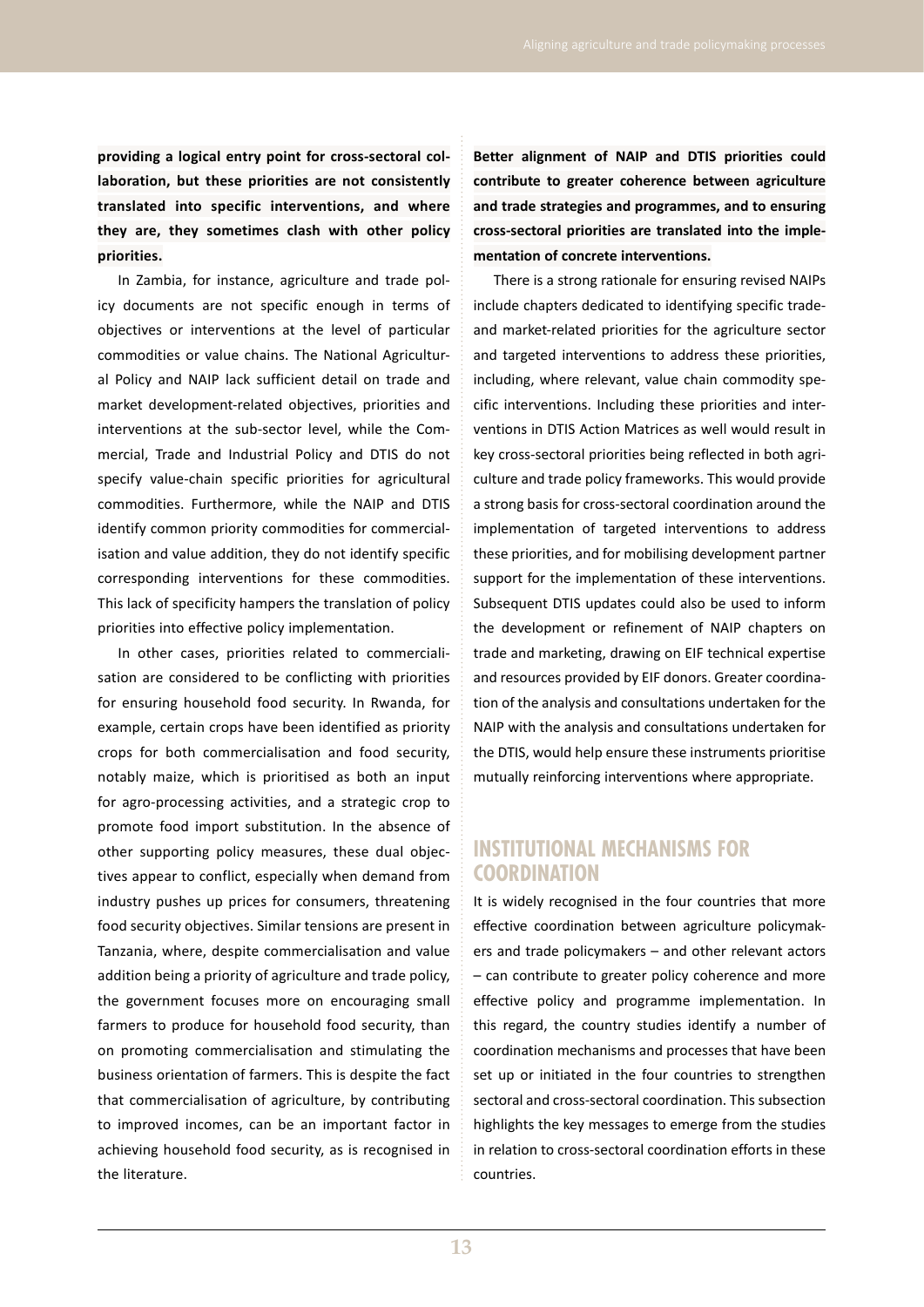#### Coordination between ministries of agriculture and trade

**Various mechanisms have been established in the four countries to promote coordination around policymaking within the agriculture and trade sectors, and between these sectors, but the sustainability and effectiveness of these mechanisms has been mixed, in part due to their limited links with national planning and budgeting processes, which limits their effectiveness in facilitating coordination in programme implementation.**

In Rwanda, the government has established Sector Working Groups (SWGs) for facilitating dialogue and strategic coordination between government, development partners and other stakeholders around the design and implementation of sectoral policies. The SWG model focuses on engagement, promotes synergies and harmonisation at a technical level and avoids duplicative requests for meetings, missions, analyses and information, thereby reducing transaction costs incurred during policy design and implementation. The Agricultural Sector Working Group (ASWG) and Private Sector Development, Youth and Employment Sector Working Group (PSDYE SWG) - the relevant SWG for trade policy - are comprised of various technical sub-groups, and they have become the prime focus for dialogue and coordination at the sectoral level. However, the SWG model still has room for improvement. Due to their setup, with coordination centralised within relevant ministries, and the need for quarterly meetings, SWGs are sometimes viewed as forums for government to present its plans, as opposed to platforms for supporting collaborative identification of priorities and design of programmes between the government, development partners and other stakeholders. This is a challenge that exists in both agriculture and trade policymaking processes, and that has been highlighted in recent government assessments of the effectiveness of SWGs. Furthermore, the PSDYE SWG lacks a well-resourced secretariat, limiting its capacity to engage across sectors.

Similar institutional coordination mechanisms have been established in the other countries, but stakeholders indicate that many are semi- or non-functional. For instance, Mozambique's Joint Sector Review and Agricultural Sector Coordination Committee (CCSA) and Tanzania's Agricultural Sector Working Group are sporadically convened or inactive. Zambia's Sector Advisory Groups (SAGs), CAADP Country Team and Agriculture Sector Working Group (AgSWG) have all been discontinued. Where such mechanisms have continued to function, coordination has focused largely on policy formulation, and less on policy or programme implementation or monitoring. Many coordination mechanisms also lack effective links to central planning and budgeting processes, and in some cases their functioning is said to be more of a procedural formality than a genuine opportunity for meaningful engagement on policy or programme planning and implementation.

**One of the key challenges for coordination between the agriculture and trade sectors has been regularising participation of relevant officials from one ministry in the coordination mechanisms under the other ministry, especially at the technical level.**

Based on stakeholder consultations, it was found that in Mozambique, relevant directorates from the Ministry of Agriculture and Food Security (MASA) have not consistently participated in the EIF National Steering Committee, while relevant directorates from the Ministry of Industry and Commerce (MIC) have not always been invited to meetings of the CCSA, the mechanism established to monitor NAIP implementation. Similarly, in Zambia, stakeholders suggested that relevant technical officials from MCTI have not always participated in NAIP-related mechanisms, such as the now-defunct AgSWG.<sup>9</sup> In Rwanda, the CAADP Coordinator does not participate in the National Trade Facilitation Committee or the sector working group relevant to trade, and the EIF technical counterpart does not participate in the

<sup>9</sup> However, the Ministry of Livestock and Fisheries, until recently part of the Ministry of Agriculture, is represented in the EIF Steering Committee.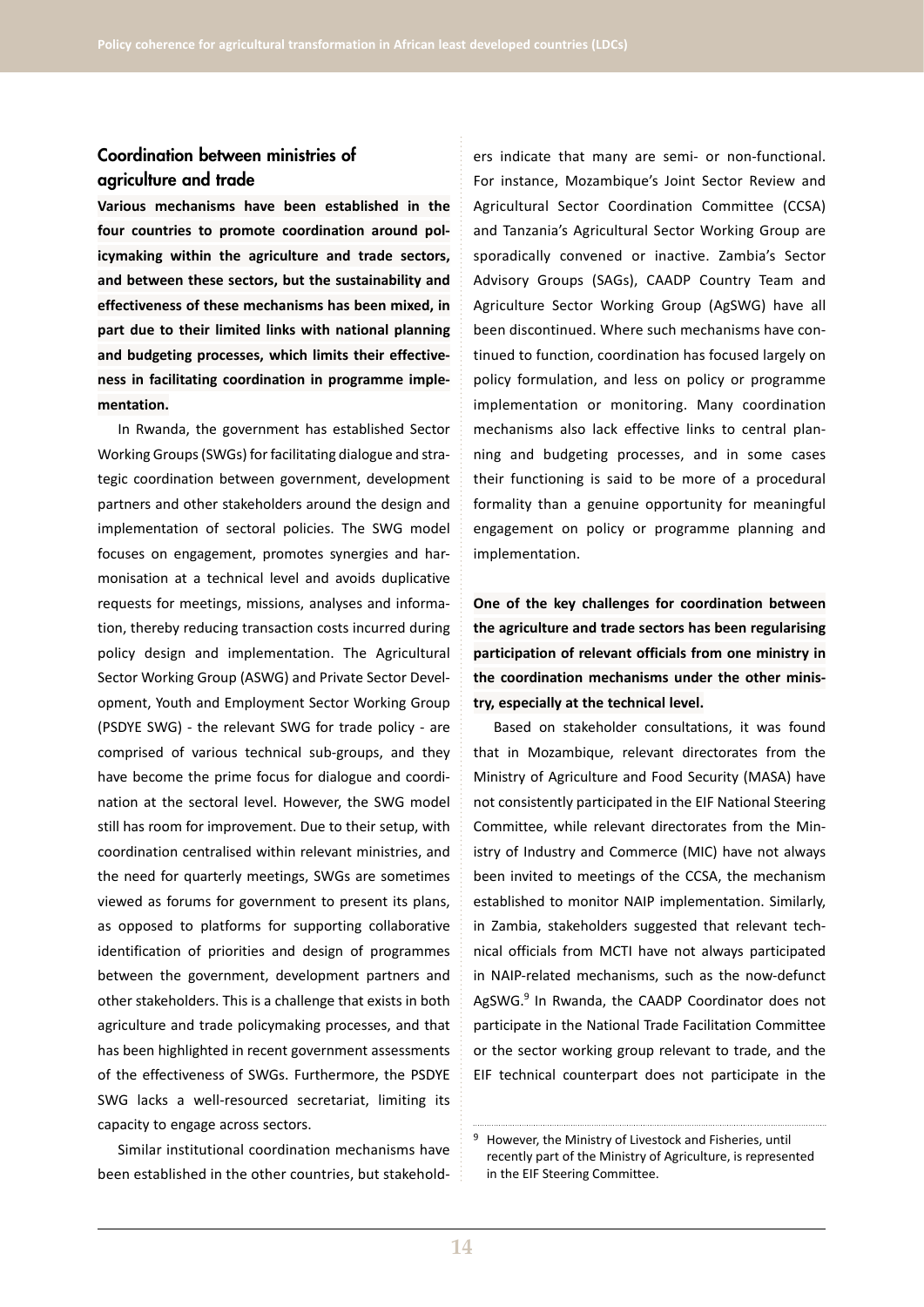Agriculture Sector Working Group. While such examples may be anecdotal, they highlight a common weakness of coordination mechanisms in regularising participation of all relevant technical officials. One consequence of this lack of participation is that direct links between CAADP and trade-related planning and coordination processes have not been effectively operationalised in these countries.

Furthermore, where it has occurred, cross-sectoral coordination has often taken place at a relatively high political level, such as that of cabinet members, and has not translated into effective cross-sectoral linkages at the technical level or between technical and high-level sector representatives, both of which are crucial for ensuring effective coordination of policy formulation and implementation. Examples include Mozambique's CCSA and Zambia's National Committee on Trade Facilitation (NCTF). In Zambia's case, the ministries of agriculture and trade both participate in the NCTF, but the discussions the Committee facilitates do not effectively link technical-level officials from the agriculture and trade ministries. In Rwanda, the planning departments of MINAGRI and MINICOM are meant to participate in the Sector Working Groups for both agriculture and private sector development, but do not regularly do so.

**Linkages between NAIP and DTIS processes, and between national CAADP and EIF structures, in the four countries are weak, and could be strengthened as a way to promote greater alignment of agriculture and trade policymaking, strategic planning and programme implementation.**

There is need in the four countries for strengthening linkages between the policymaking processes and coordination mechanisms in the agriculture sector and those in the trade sector. In particular, there is need to regularise consistent participation of ministry officials – especially technical officials – in cross-sectoral coordination mechanisms and processes. Given these needs, and the rationale for better aligning NAIP and DTIS priorities, one approach could be to strengthen linkages between NAIP and DTIS processes, and between national CAADP and EIF structures. An easy first step in this regard would be to ensure that the agriculture ministry's CAADP/NAIP focal point participates in all relevant DTIS-related processes and coordination mechanisms, while the trade ministry's EIF/DTIS focal point participates in all relevant NAIP-related processes and coordination mechanisms.

**Ongoing projects and processes and newly-established or proposed structures provide entry points for facilitating or strengthening cross-sectoral coordination between ministries of agriculture and trade.** 

For example, Zambia's newly-launched  $7<sup>th</sup>$  National Development Plan proposes the creation of Cluster Advisory Groups to replace the now-defunct Sector Advisory Groups and promote coordination between relevant ministries and stakeholders around policy planning, implementation and monitoring, while the country's Agriculture Trade and Marketing Bill proposes the creation of an Agriculture Marketing Agency to make agricultural market development and trade-related policy recommendations based on broad consultation. The transfer of the Cooperatives Department from the Ministry of Agriculture to MCTI also presents an opportunity for enhanced inter-ministerial collaboration in Zambia, especially at the local level. In Mozambique, the National Forum on Agricultural Commercialisation, held for the first time in 2017, provides a forum for bringing together high-level political leadership from agriculture and trade and could be used to improve coordination at the political level. The updating of Mozambique's National Export Strategy could also provide an important entry point for cross-sectoral coordination, especially given that it covers agricultural products and identifies the Ministry of Agriculture and Food Security as a lead implementing institution.

The establishment in all four countries of National Trade Facilitation Committees (NTFCs) to monitor implementation of the WTO Trade Facilitation Agreement provides yet another entry point for coordination, especially around certain specific issues relevant to agricultural trade, including compliance with SPS procedures,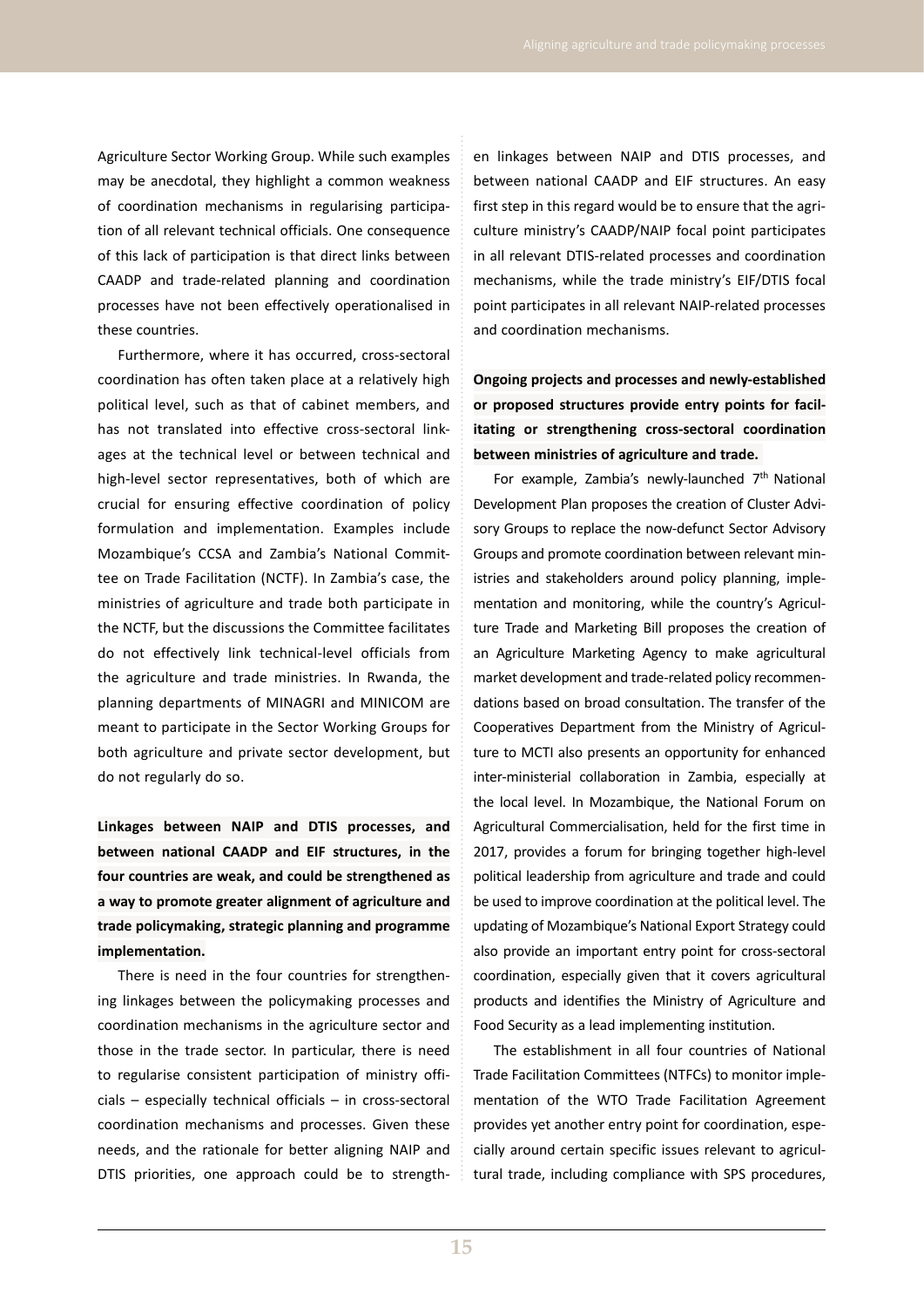and customs inspections and certification. $10$  Finally, donor programmes such as the World Bank's Zambia Agribusiness and Trade Project, or the Market Infrastructure, Value Addition and Rural Finance (MIVARF) programme in Tanzania co-financed by the International Fund for Agricultural Development (IFAD), the African Development Bank (AfDB) and the Alliance for a Green Revolution in Africa (AGRA), also offer opportunities for promoting coordination across the agriculture and trade sectors in host countries.

#### Coordination between national and local government levels, and between government and the private sector

**National agriculture and trade policy and strategy formulation processes could benefit from greater involvement of local government officials, private sector representatives and other non-state actors.** 

While agriculture and trade ministries in the four countries are generally meant to consult widely with relevant stakeholders when formulating policies and strategies, this does not always happen in practice. In some cases, consultation does not take place at all. For example, stakeholders pointed out that there was no national consultation process behind Mozambique's CAADP Compact – or is limited to central-level government officials, as in the case of Mozambique's NAIP. In other cases, consultations are organised too late in the policy formulation process, limiting the influence stakeholders can have on the design of strategies, policies and programmes. This situation is not helped by the fact that some of the mechanisms established to promote stakeholder consultation are now defunct (as noted above in relation to Zambia's Sector Advisory Groups). Even where multi-stakeholder policy dialogue forums continue to exist, though, participation in such fora by private sector and civil society representatives is limited. Local government officials are also generally not adequately involved in policy planning

processes. In Tanzania, for instance, Local Government Authorities (LGAs) play a key role in the implementation of agriculture and trade programmes, but it is felt that information from LGA planning committees is not sufficiently integrated into the ministerial-level policy and programme formulation processes.

**A more inclusive and consistent approach to multi-stakeholder consultation and policy dialogue would facilitate the formulation of more coherent policies, more effective programme implementation and a more predictable and transparent environment for agricultural trade.**

Agriculture and trade policymakers should ensure that key stakeholders such as the private sector, including industry associations and representatives of the informal sector, local government authorities and relevant civil society organisations are sufficiently consulted during policy formulation and programme planning processes. This would allow policymakers to draw on the knowledge, experiences and demands of these different 'on the ground' stakeholders, and would also facilitate more effective communication of impending policy changes, such as in relation to trade restrictions, to the stakeholders, thereby enhancing policy transparency and predictability. Where appropriate, these stakeholders should also be included in relevant processes at the implementation stage.

Greater private sector participation in consultative processes could be achieved by providing financial, technical and capacity building support to apex private sector organisations, such as Rwanda's Private Sector Federation, to more effectively and consistently represent the interests and needs of private sector actors. National policymaking and programme planning should also draw on knowledge gained at the local level, and where possible, efforts should be made to ensure local government processes, such as Tanzania's LGA planning committees, inform national policymaking and implementation processes. Local government officials (and other stakeholders at the local and regional level) should also be included in policymaking processes, so as to increase ownership of the resulting policies, strategies and programmes.

<sup>&</sup>lt;sup>10</sup> In Mozambique the EIF National Implementation Unit has begun carrying out activities within the framework of the country's NTFC.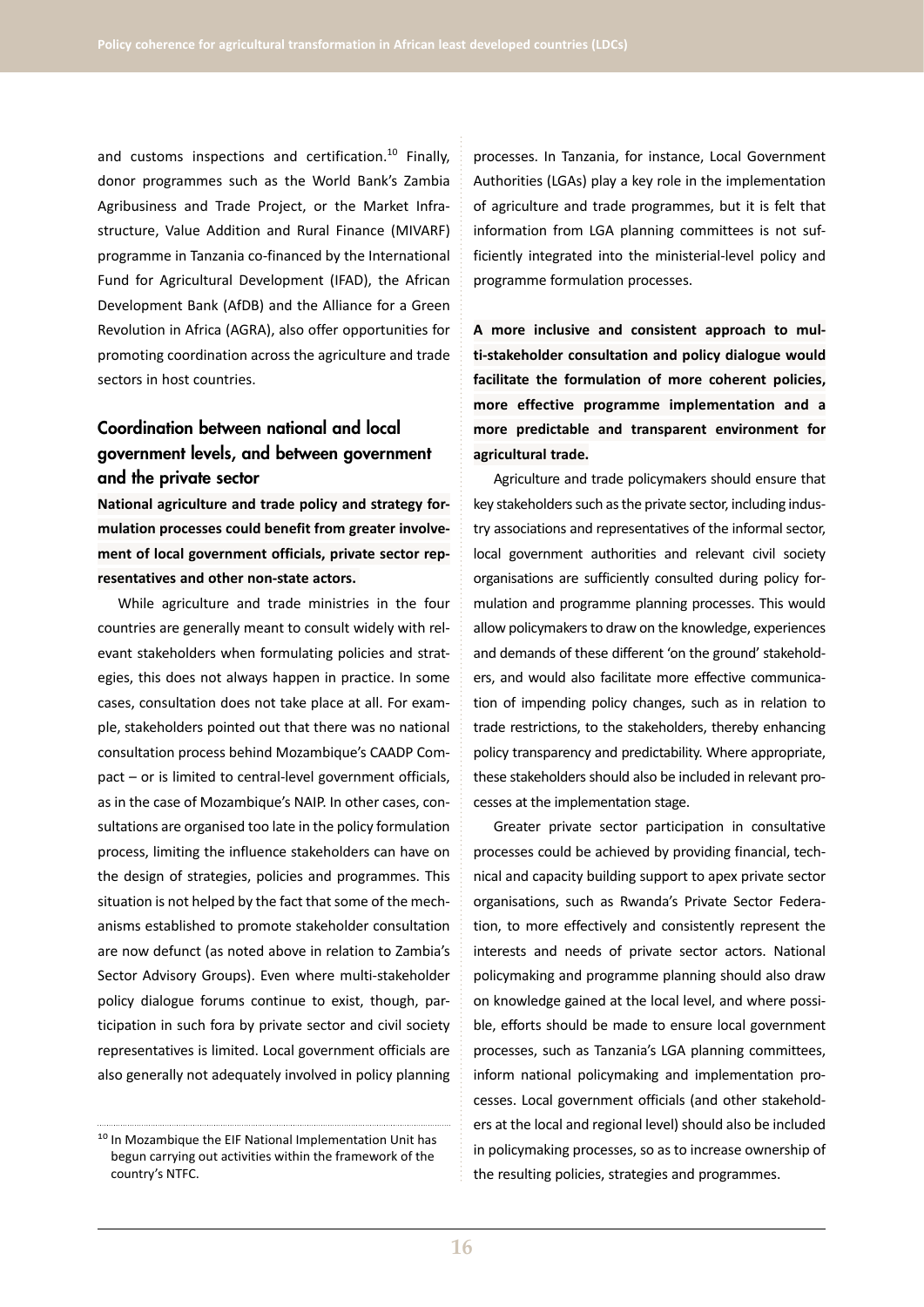#### **SECTORAL BUDGETS AND DONOR SUPPORT11**

Sectoral budget allocations and disbursement **Unsurprisingly, given the wide range of activities and services it covers, public spending on agriculture is much greater than public spending on trade-related policies and programmes in the four countries, but agriculture sector budget allocations are not always effectively disbursed.** 

The discrepancy in budget allocations between agriculture and trade is stark. In Rwanda, recent budget allocations for key agricultural policies totalled US\$1.2 billion (over five years). By contrast, the allocations for the main trade and industry policies over the same period totalled US\$300 million. In Zambia, the share of the budget allocated to the Ministry of Agriculture for NAIP implementation in 2017 (US\$316.16 million) was almost six times the 2017 budget for the Ministry of Commerce, Trade and Industry (US\$59.7 million).

That said, budget allocations for agricultural development programmes and projects are not always matched by actual disbursement of funds. In Tanzania, for example, shortly before the end of the 2015/16 financial year, less than a fifth of the annual agricultural development budget of the Ministry of Agriculture Livestock and Fisheries (MALF) had been disbursed.<sup>12</sup> This is notable given that a lack of funds has been cited as one of the reasons for weak implementation of the TAFSIP and ASDPII, along with a tendency by MALF to spread limited resources too thinly over a large number of priority areas, and because the non-functioning of CAADP-related coordination mechanisms such as the Agricultural Sector Working Group is blamed on inadequate financial commitment from the Tanzanian government.

**In some cases, agriculture budgets are not fully aligned with NAIP objectives, and are instead dominated by a small number of programmes, typically involving input subsidies or market price support for a narrow range of commodities, limiting the resources available for addressing trade- and market-related constraints in the agriculture sector.**

For example, the disbursement of funds for NAIP-related interventions in Zambia is affected by the Zambian government's prioritisation of two prominent initiatives, the Farm Input Subsidy Programme (FISP) and the Food Reserve Agency (FRA), which together account for over half of government spending on agriculture. Expenditure on FISP and FRA has consistently met or exceeded targets, while other sector programmes have not always received full allocations. In 2016, for instance, the national agriculture budget was less than half the indicative budget for NAIP implementation that year.

#### Donor coordination

**Development partners continue to play an important role in the agriculture and trade sectors in the four countries, but there is room for improvement with regard to donor coordination within and between these sectors.**

The implementation of projects and programmes in the agriculture and trade sectors in the four countries is heavily reliant on donor support, giving development partners a significant degree of influence in these sectors. For example, more than half of the Zambian Ministry of Commerce Trade and Industry's budget in 2017 was accounted for by contributions from development partners to two key projects: The World Bank Agribusiness and Trade project and the Entrepreneurship Development project of the African Development Bank. Conversely, in Tanzania, implementation of the Trade Sector Development Programme has been held up by the lack of donor support for the basket funding mechanism set up to align and coordinate support to the Programme. In the four countries, coordination between development partners typically takes place

 $11$  The Phase 1 country studies did not include a comprehensive assessment of budgets and donor support, but instead provided a general overview, which is synthesized in this section.

<sup>&</sup>lt;sup>12</sup> Similarly, in Mozambique, only 12.5% of the planned NAIP budget had been disbursed through the first three years of its five year implementation period.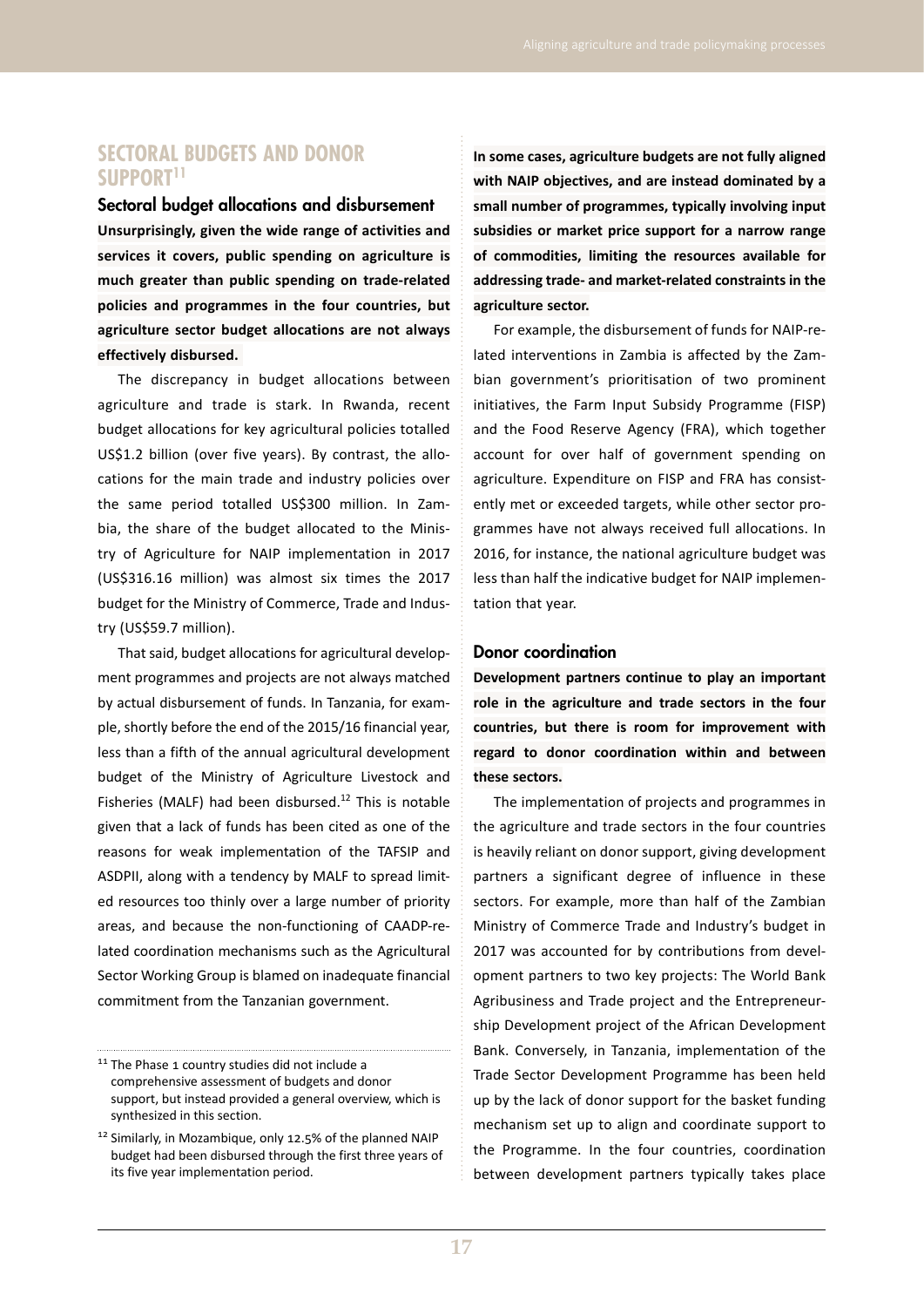through sectoral working groups, but the degree to which these groups are active and effective differs across the countries and between sectors. In Tanzania and Mozambique, weak donor coordination, coupled with a lack of effective internal systems for monitoring donor support, has reportedly led to duplication of interventions.

#### **POLICY INTERVENTION AREAS JOINTLY PRIORITISED BY AGRICULTURE AND TRADE SECTOR STAKEHOLDERS**

Subsections 2.1 and 2.2 described the agriculture and trade policy frameworks in the four countries and the state of sectoral and cross-sectoral coordination efforts in the countries, identifying a need for greater alignment of policy priorities between the two sectors and for enhanced cross-sectoral coordination. This subsection highlights three policy areas identified by the country studies and stakeholder consultations as being among the key priorities for both the agriculture and trade sectors, and which are therefore prime candidates for promoting cross-sectoral coordination in relation to policy planning and implementation. Focusing sectoral resources on these priority issues could facilitate the implementation of mutually reinforcing interventions in the agriculture and trade sectors, thereby improving policy effectiveness in these sectors.

#### Improving national systems for the collection, management and dissemination of agricultural production, marketing and trade data

**Limited availability of timely, credible and consistent data on agricultural production, prices, stocks, marketing and trade hampers evidence-based decision making by both public and private sector actors in the four countries, contributing to a lack of transparency and predictability in the policy environment for agricultural trade.** 

In Mozambique, for instance, data produced by the National Institute of Statistics are highly aggregated and updated only on an annual basis, and gaps in available agricultural marketing and trade data have created a reliance on publicly available international data sources. Similar gaps hamper effective policymaking in Tanzania. Furthermore, in both countries, the data produced and used by ministries of agriculture and trade are not always consistent with one another, complicating cross-sectoral policy and strategy coordination and joint planning. In Zambia, meanwhile, data on public stockholdings are considered unreliable and are a source of mistrust between the private and public sector, especially given the recurrent and controversial use by the government of trade bans on sensitive products, notably maize, which creates an unpredictable policy environment and disrupts investment decisions by agribusinesses.

**The four countries have prioritised efforts to improve the reliability and consistency of agricultural production, marketing and trade data collection – including data on production volumes, prices and stocks – and have also prioritised efforts to better manage and disseminate the data among stakeholders, and to improve capacities for data analysis to support evidence-based policy decisions, presenting an opportunity for initiating targeted cross-sectoral programmes in this area.**

Reliable and up-to-date data on, for example, production volumes are considered crucial for formulating and implementing appropriate and effective policy measures for agricultural marketing and trade. In this regard, the four countries' ministries of agriculture need to improve their internal capacity for production estimates in order to support policymaking for agricultural marketing and trade. This could involve, among other things, increased training on data collection and management. Agriculture and trade ministries also need to coordinate with one another, and with national statistics authorities, to ensure that data collection is harmonised across the ministries, thereby avoiding the use of inconsistent data for policymaking. Where possible efforts should also be made to streamline data collection, management and dissemination to avoid unnecessary duplication of efforts. Improving collection of data on informal cross-border trade, much of which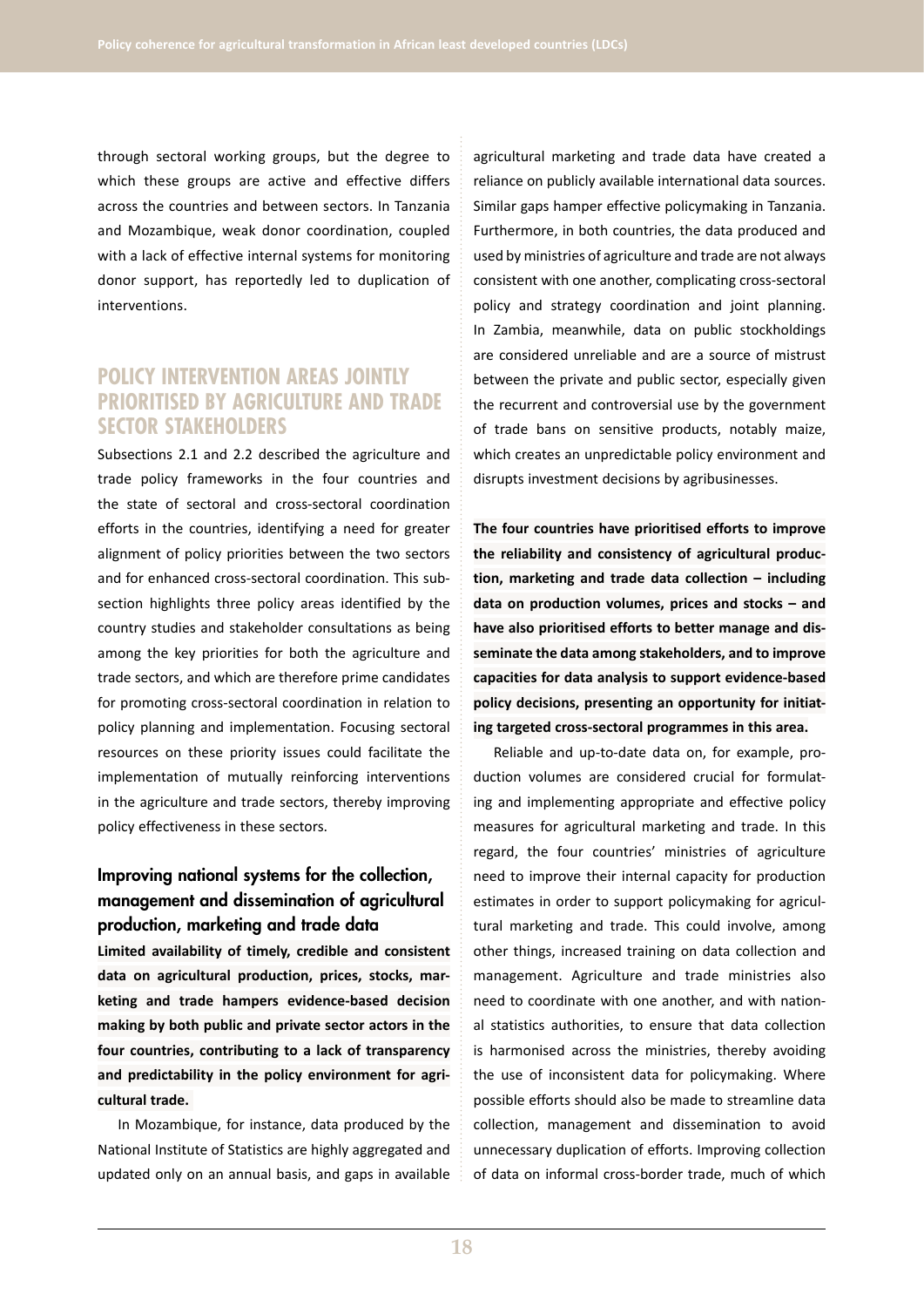is in agricultural products, is also much needed. In this regard, the countries should explore the possibility of supporting and building on the COMESA Informal Cross Border Trade Monitoring Mechanism.

#### Strengthening the farm-to-market segment of priority agricultural value chains

**Greater and more coordinated investment and policy attention is needed in the farm-to-market segment of agricultural value chains in the four countries, particularly in relation to priority agricultural value chains.**

While the commercialisation of agriculture and development of agricultural value chains are policy priorities in all four countries, in practice their ministries of agriculture focus sectoral activities on efforts to boost production and productivity at the farm level for a narrow range of commodities, while their trade ministries focus largely on external trade issues. As a result, many activities and institutions that are crucial for strengthening the farm-to-market part of agricultural value chains, but which don't fall neatly within the mandates of either agriculture or trade ministries and/or which don't pertain directly to increasing agricultural exports, such as aggregation, distribution, infrastructure and market information and commodity exchange systems, receive ad-hoc programmatic support and attention.

Targeted collaboration between agriculture and trade ministries and other relevant stakeholders to address bottlenecks in this 'missing middle' part of agricultural value chains and to create a more conducive policy environment for – and promote investment into – farm-to-market activities and institutions, would facilitate stronger market linkages between producers, traders and domestic and export markets, and support the development of more efficient, inclusive and sustainable agricultural value chains.

Focusing such cross-sectoral collaboration on priority value chains, would help generate improved understanding of potentially conflicting policy objectives (e.g. promoting a particular crop for processing or export versus promoting it for food security), facilitate joint identification of specific trade-related needs and corresponding investments for value chain development and allow for greater alignment and streamlining of policy interventions and incentives along specific value chains, thereby addressing the risk of redundant or competing initiatives or incentive schemes. Such focused cross-sectoral collaboration and coordination could also lead to mutually supportive initiatives, such as efforts to promote internal quality and aggregation challenges for both domestic and international marketing. It would, however, require coordination around implementation and monitoring, and not just at the policy formulation stage. It would also require greater involvement of local government and other relevant stakeholders, especially from the private sector.

Focusing cross-sectoral collaboration on a small number of jointly-prioritised value chains would also address the fragmentation of agricultural value chain interventions in the four countries. Currently numerous value chain interventions are underway in the four countries, but because these target different value chains, interventions supporting production and productivity do not necessarily support interventions to promote trade capacity, and vice versa. Greater focus and coordination of value chain interventions can help to ensure that these interventions become more mutually supporting and can thereby also facilitate the critical mass of investment needed to develop entire value chains and transform the agriculture sector.

#### Improving national capacities and coordination structures for the effective application of SPS and trade facilitation measures

**Improved capacities and more effective cross-sectoral coordination are needed at the national level to ensure that the application of SPS measures and other customs and administrative procedures do not constitute unnecessary bottlenecks to trade, while mutual recognition and/or harmonisation of standards at the regional level and regional trade facilitation mechanisms are needed to facilitate smallholders' access to regional and international markets.**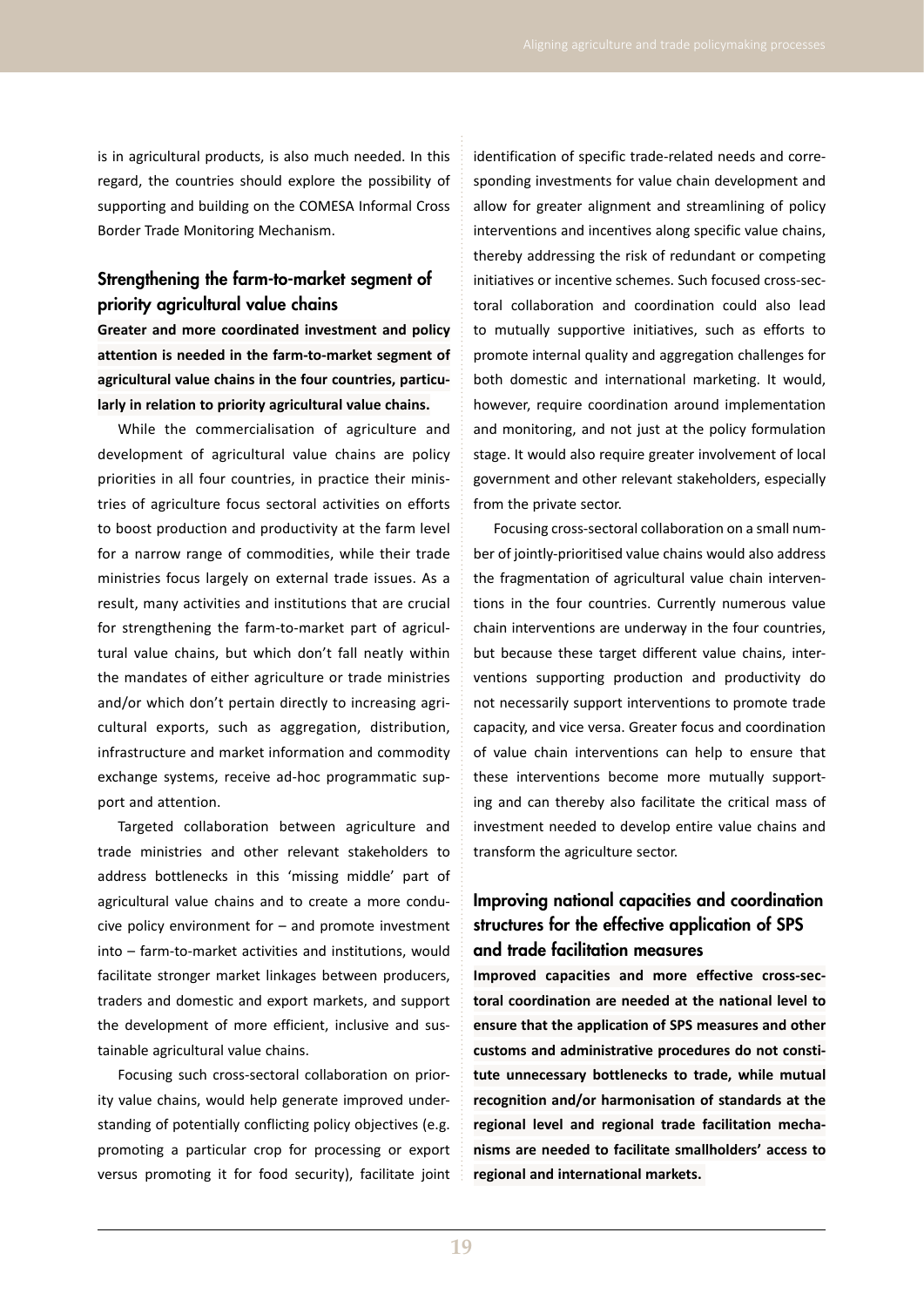The ability of producers and traders to comply with quality standards, and demonstrate this compliance, is critical for facilitating formal agricultural trade. This is explicitly recognised by the agriculture and/or trade policy frameworks of the four countries, which prioritise, among other things, efforts to promote greater compliance with quality and sanitary and phytosanitary (SPS) standards, better functioning systems of certification and harmonisation of agriculture commodity standards at the regional level. Despite such recognition, however, a number of constraints relating to standards and certification persist in the four countries. These include overly bureaucratic systems for SPS certification, inadequate communication of relevant regulations to private sector actors and insufficient knowledge among smallholders and small-scale traders in relation to standards and certification requirements, as well as limited capacity among these actors to meet these requirements. In addition, in many instances, other customs and trade related requirements and provisions of regional mechanisms for trade facilitation are also poorly understood.

A key underlying issue is that in-country coordination between the various agencies, including border agencies, responsible for the different aspects of national standards and certification systems relevant for agricultural trade is suboptimal, and is often complicated by the fact that these agencies operate under different ministries, including ministries of agriculture, trade, environment and health, among others. Ministries of agriculture and trade (and other relevant ministries) and their respective agencies responsible for standards should, where possible, use existing mechanisms, such as national trade facilitation committees and their SPS sub-committees, to focus coordination efforts on improving compliance with and strengthening enforcement of quality and SPS standards in their domestic markets.

Specific areas of collaboration could include: identifying critical gaps in national standards infrastructure and systems (for instance in relation to laboratories or testing facilities) and promoting public and private investment to address these gaps; collaborating with other partners to support efforts to build the capacity of private sector actors, including input dealers, smallholder farmers and small-scale cross-border traders in relation to SPS standards and certification; and establishing information desks or single windows for the dissemination of information relating to, among other things, quality and SPS standards, trade requirements, and provisions of any regional mechanisms. In addition, cross-sectoral efforts could also serve as a basis for promoting harmonisation of standards at the regional level or the conclusion of mutual recognition agreements with neighbouring countries. To the extent possible, such cross-sectoral coordination should be inclusive, and should involve representation from the private sector, notably from representatives of smallholder farmers and small-scale traders.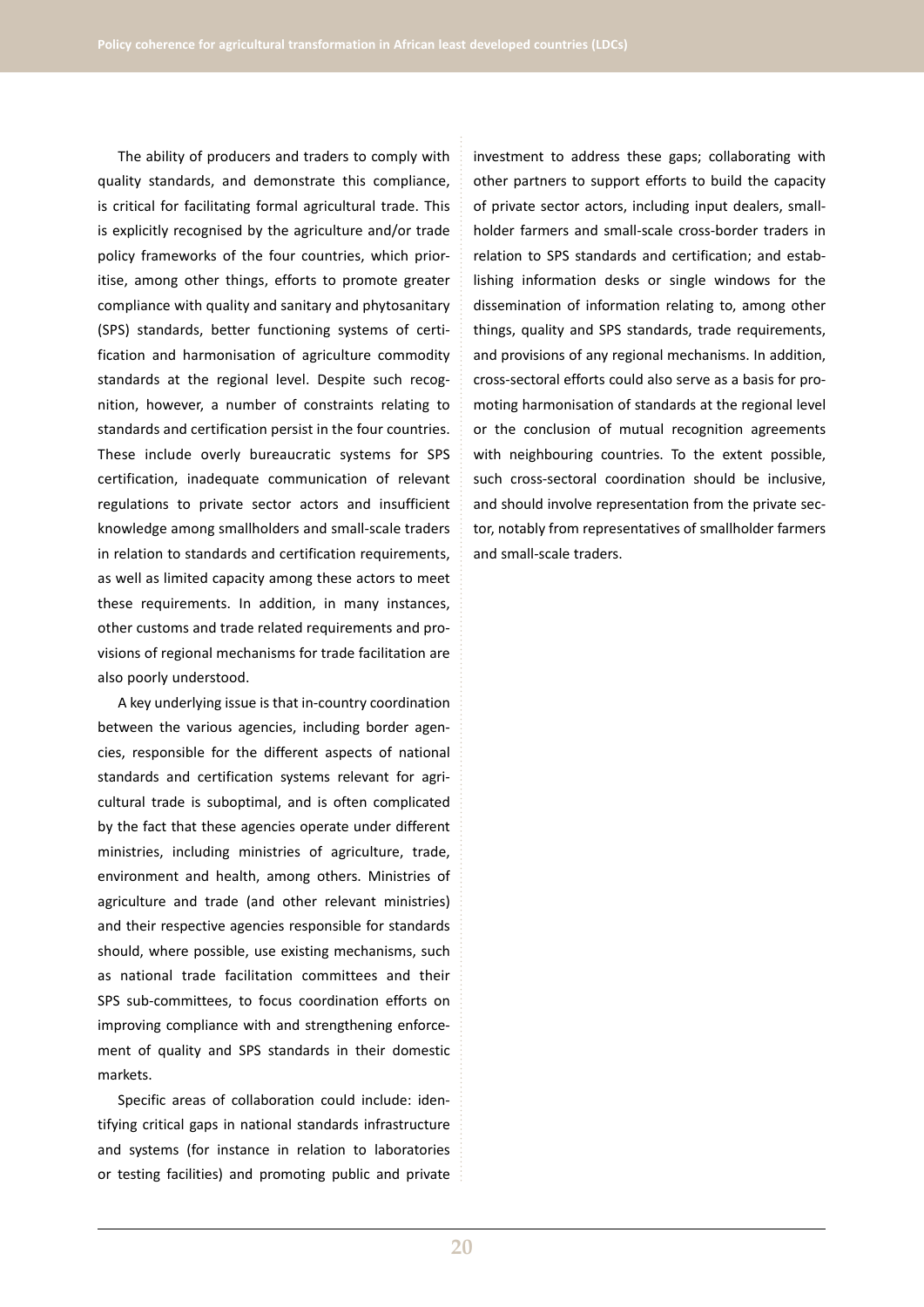## **Recommendations**

The findings of the country studies and key messages presented above suggest a number of activities and avenues through which development partners and other relevant stakeholders could support or encourage more effective coordination of agriculture and trade policymaking in the four countries (and other African LDCs), promote improved coherence between national agriculture and trade policies and facilitate more conducive national policy environments for agricultural transformation. Below are a few recommendations to this effect.

**Encourage a more consistent approach to mainstreaming trade and marketing issues into agriculture policy planning and implementation processes and structures.** Given the relative weight of the agriculture sector vis-à-vis the trade sector in the four countries, the sector's broader mandate and the greater share of public funds allocated to agriculture ministries in the countries, integrating trade issues into agriculture policymaking institutions and processes could be an effective way to ensure the prioritisation of agricultural trade-related interventions. One possible way to mainstream trade into agriculture policymaking could be to use agriculture-related interventions identified in DTIS Action Matrices and other relevant trade policy instruments to develop dedicated NAIP chapters on trade and trade-related issues. Such an approach could also help to align NAIPs and DTIS Action Matrices and would allow countries to draw on the technical expertise of EIF members and on the resources provided by EIF donors. In this way a country's DTIS Action Matrix could also serve as a resource mobilisation tool for a section of its NAIP.

**Support more effective cross-sectoral coordination, with stronger links to annual planning and budgeting processes and an explicit role in programme implementation.** The importance of cross-sectoral coordination is widely acknowledged in the four countries, as evidenced by the number of institutional coordination mechanisms established in the countries. Efforts are needed, however, to ensure that these mechanisms are more sustainable, that they generate stronger linkages between relevant technical level-officials in the agriculture and trade sectors, and that they play a more significant role in relation to annual planning and budgeting and, importantly, programme implementation. Such efforts could be supported by the mainstreaming of trade-related policy priorities into agriculture policymaking (and possibly vice versa) through identifying specific targets for policymakers that might stimulate greater commitment among technical officials to work with their counterparts in the trade sector to achieve these priority objectives. Where possible coordination should also be targeted on specific key bottlenecks to agricultural transformation and commercialisation and should include all phases from policy planning, budgeting and policymaking through implementation and – ideally – monitoring and evaluation.

**Encourage efforts to promote more consistent and inclusive consultation by national agriculture and trade policymakers with local government officials, the private sector and other non-state actors to inform national policy planning and implementation.**  Policymakers in both agriculture and trade should be encouraged to make a greater commitment to multi-stakeholder engagement to inform policy planning and implementation for agriculture and trade. Where possible such engagement should occur early enough in the policy planning stage so as to allow stakeholder input to inform policymaking. Ideally it should also take place around policy and programme implementation. Mechanisms such as national multi-stakeholder platforms – including those focusing on priority value chains – could provide ideal structures around which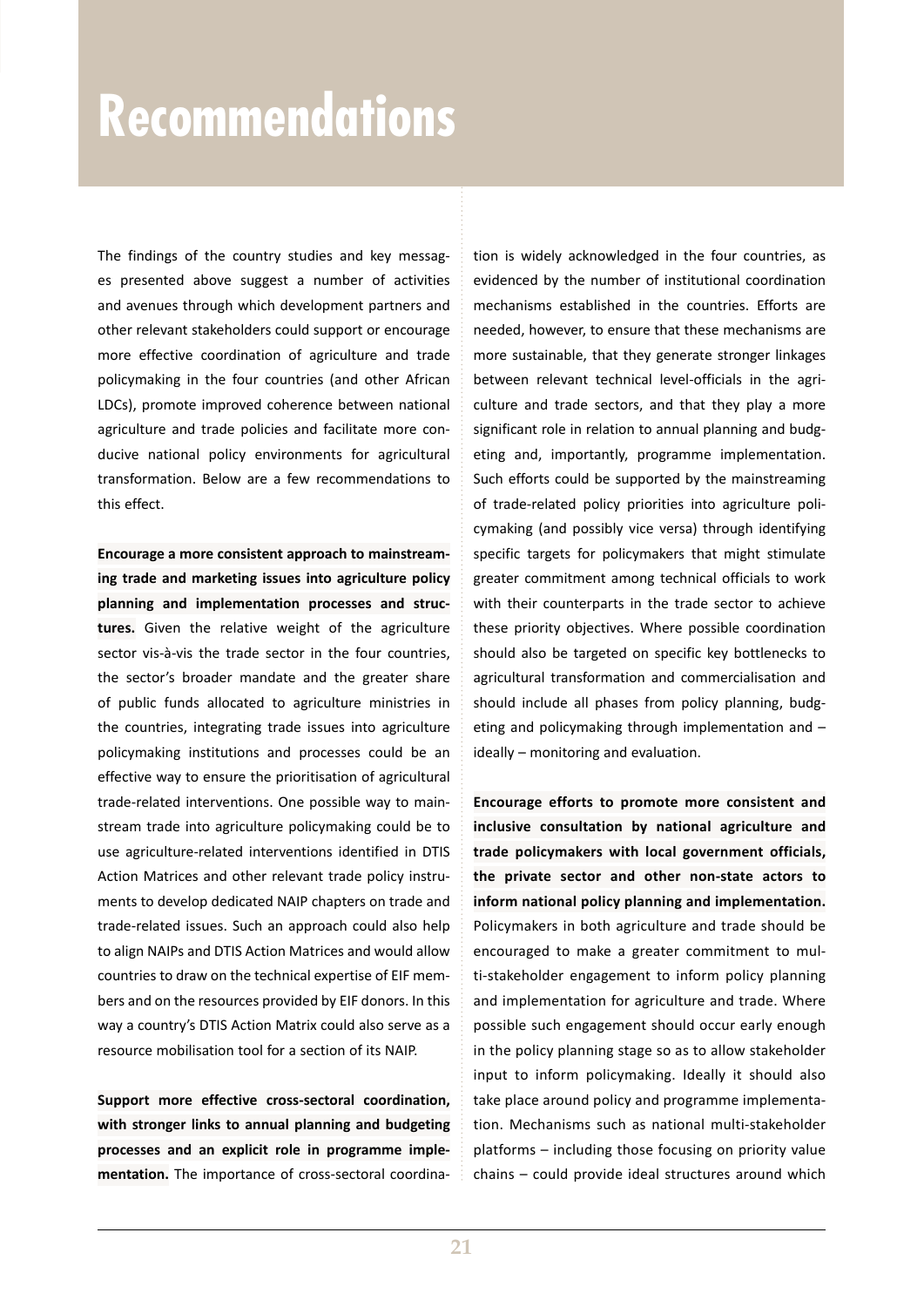to coordinate such engagement. In addition, capacity building for certain types of actors (e.g. smallholder farmers, farmers' organisations, small-scale traders' associations, representatives of informal firms, etc.) could also be useful in improving their ability to engage effectively in policy consultation processes and structures.

**Support specific initiatives in the three intervention areas identified as priorities by both agriculture and trade stakeholders in the four countries, namely: 1) Improving national systems for the collection, management and dissemination of agricultural production, marketing and trade data; 2) strengthening the farm-to-market segment of priority agricultural value chains; and 3) improving national capacities and coordination structures for the effective application of SPS and trade facilitation measures**. These areas provide obvious entry points for stimulating collaboration between stakeholders from both sectors. Particular activities that could be supported for strengthening priority agricultural value chains include multi-sectoral workshops for joint prioritisation of value chains and related interventions (so as to avoid conflicts between commercialisation and, for example, food security objectives), and value-chain/sector-specific analytical studies (including consultations with private sector, local-level government officials) that provide specific recommendations to inform both agriculture and trade policy planning and implementation frameworks. Efforts to strengthen the farm-to-market segment of priority value chains could also benefit from the establishment or strengthening of national multi-stakeholder value chain platforms to promote engagement on key bottlenecks hampering the development of the value chain. Such platforms could also be used to rationalise donor support to agricultural value chains, ensure different interventions along value chains are mutually supporting and link to regional policy processes and the establishment of regional multi-stakeholder value chain platforms. Particular activities that could improve national SPS capacity include capacity building for both public (e.g. regulators) and private actors (e.g. farmers, co-operatives) to improve knowledge of and compliance with quality and SPS standards, and initiatives to promote better inter-agency cooperation around SPS and trade facilitation, both at the national and regional levels.

**Where appropriate, support the strengthening of relevant technical capacity on agricultural trade and marketing where it is lacking.** Capacity building efforts could focus on improving trade- and marketing-related technical capacity within agriculture ministries, and also, where relevant, in private sector associations and farmers' organisations. Capacity building efforts could also focus on providing the knowledge required to better and more equitably organise and structure relations between actors in priority agricultural value chains, and to enhance the ability of these private actors to engage with public authorities on agricultural marketing and trade issues and in national (and regional and international) policy processes. Efforts to promote food systems thinking among policymakers in both the agriculture and trade sectors could also contribute to more coherent policies for agricultural marketing and trade. Ideally all capacity building support should be delivered in the context of structures, processes or activities that require and make use of these capacities, so as to ensure effective uptake.

**Support efforts to facilitate cross-country learning and knowledge exchange on relevant issues in agricultural trade.** This could be done through the development and/or strengthening of regional platforms and networks, which could serve as conduits for sharing insights on challenges and achievements with regard to, for example, promoting cross-sectoral coordination (e.g. learning from Rwanda's experience with Sector Working Groups), the design and implementation of particular policies to support agricultural commercialisation and trade and emerging and priority issues in the region relevant to agricultural trade (e.g. relating to quality and SPS standards). The fact that CAADP/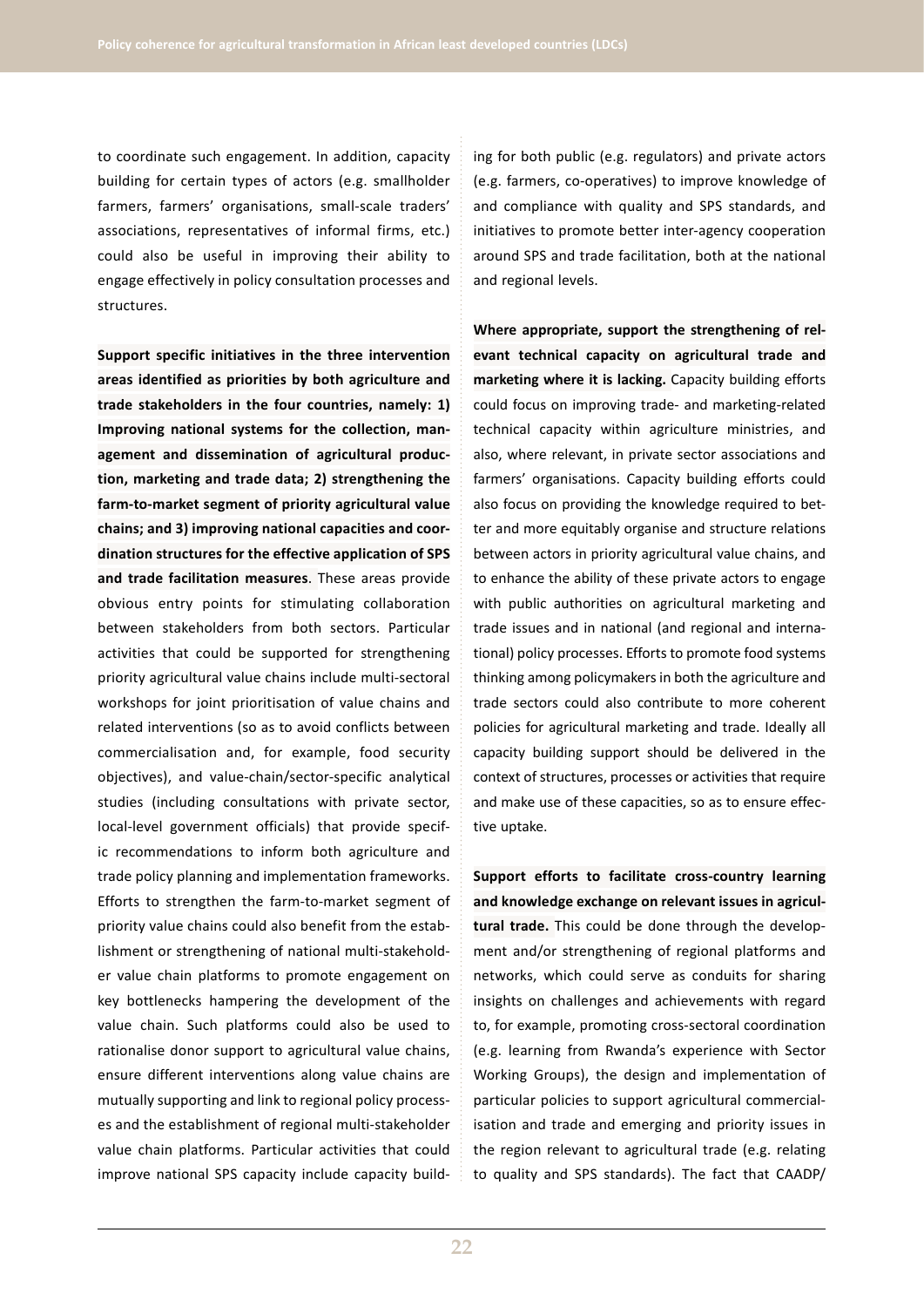NAIP and certain trade-related structures and processes, including those pertaining to the EIF/DTIS, are common to most African LDCs allows for these countries to share and benefit from each other's experiences with these structures and processes.

**Better coordinate Aid for Trade, and other forms of donor and development partner support, to avoid reinforcing divisions between national agriculture and trade policymaking processes.** As noted above, donor support to agriculture and trade has been perceived in some cases to reinforce divisions between policymakers in these two sectors. To address this, new modalities for supporting agriculture and trade objectives in a more policy coherent way could be explored. This in turn would likely require development partners to ensure better coordination between their support to agriculture and to trade as well as better coordination between one another in these two sectors, and on cross-sectoral initiatives.

**Finally, ensure that all forms of support are based on a good understanding of public and private challenges in agriculture and trade in the recipient countries as well as a good understanding of the political economy of agriculture and trade policymaking in the countries**. Without such understanding, support to interventions to promote better coordination or enhanced policy coherence could end up wasting resources on 'best practice' formal structures and processes that do not work because they conflict with local interests, incentives or practices. For example, improving the collection, management and dissemination of agricultural data may provide the basis for more effective evidence-based policymaking, but it may not always lead to more coherent policymaking and more effective policy implementation. This is because in certain cases policy decisions may be based on narrow political considerations that are not supported by the 'evidence'. In such cases policymakers may have no interest in making better use of data. Similarly building the technical trade knowledge and capacity of agriculture officials will only yield benefits where officials have an incentive to use such enhanced knowledge and capacity. In order to be effective, new initiatives to improve cross-sectoral coordination and promote more coherent policies therefore need to take into account the interests and incentives of key stakeholders, and to adapt their activities and interventions accordingly.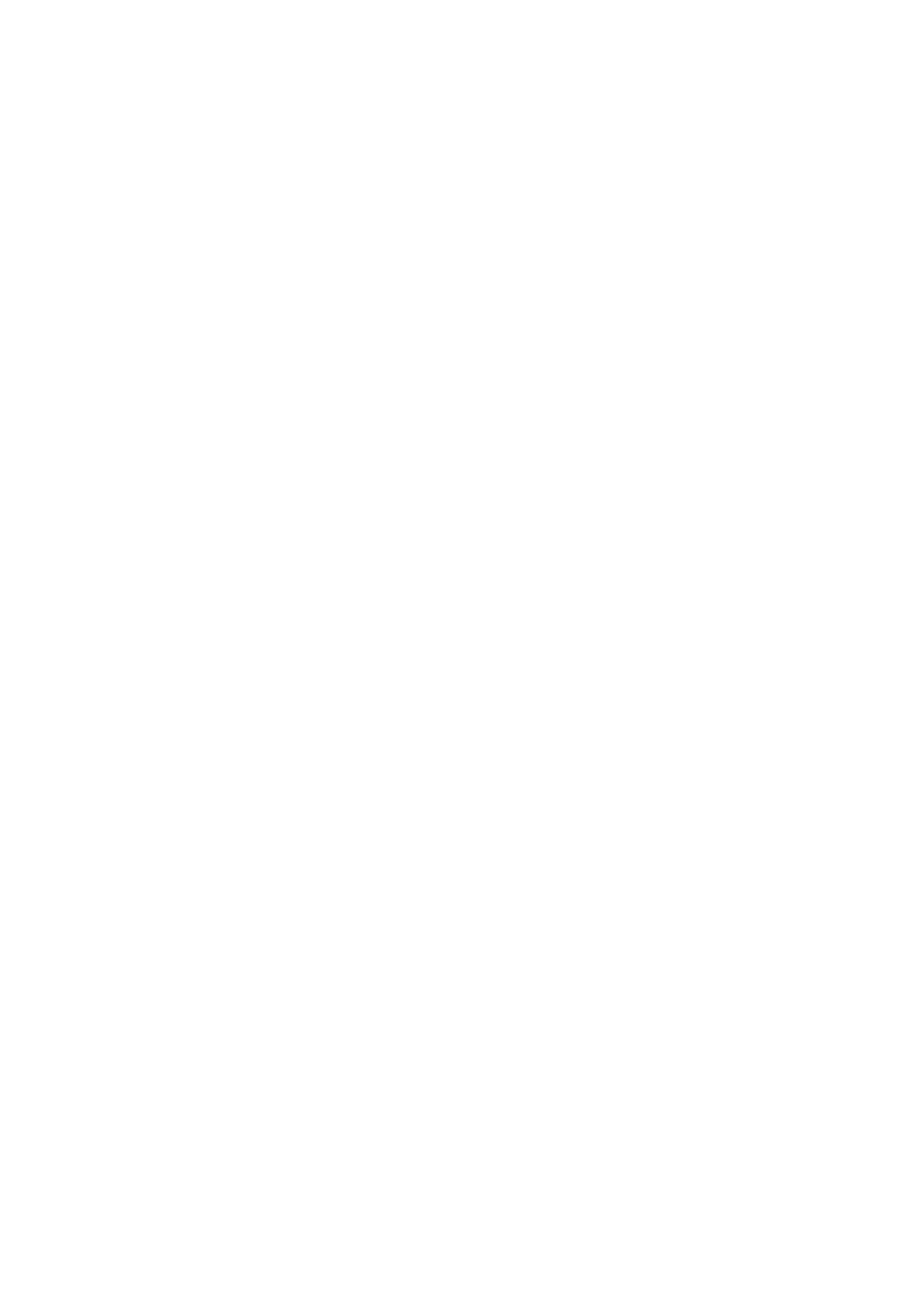## **References**

- **African Union.** 2014. *Malabo Declaration on Accelerated Agricultural Growth and Transformation for Shared Prosperity and Improved Livelihoods***.**
- **Brooks, J.** 2012. *Policy Coherence and Food Security: The Effects of OECD Countries' Agricultural Policies***.**
- **Carbone, M.** 2008. Mission Impossible: the European Union and Policy Coherence for Development**.** *Journal of European Integration,* 30(3), pp.323-342.
- **Ericksen, P., Stewart, B., Dixon, J., Barling, D., Loring, P., Anderson, M. and Ingram, J.** 2010. The Value of a Food System Approach. In: P. Ericksen, J. Ingram and D. Liverman, ed., *Food Security and Global Environmental Change.* Oxford: Taylor & Francis.
- **FAO.** 2015. The State of Agricultural Commodity Markets 2015-2016. Trade and food security: achieving a better balance between national priorities and the collective good. Rome: FAO.
- **Foran, T., Butler, J., Williams, L., Wanjura, W., Hall, A., Carter, L. and Carberry, P. 2014. Taking Complexity in Food Systems Seriously: An Interdisciplinary Analysis.** *World Development***, 61, pp.85-101.**
- **Mackie, J., Ronceray, M. and Spierings, E.** 2017. Policy coherence and the 2030 Agenda: Building on the PCD experience. ECDPM Discussion Paper No. 210, March 2017.
- **OECD.** 2003. *Policy coh erence: Vital for global development.* OECD Policy Brief July 2003.
- **OSAA.** 2015. Comprehensive Africa Agriculture Development Programme (CAADP) | *Office of the Special Adviser on Africa, OSAA.* [online] Un.org. Available at: http://www.un.org/en/africa/osaa/peace/caadp. shtml [Accessed 20 Jun. 2018].
- **United Nations.** 2015. *Addis Ababa Action Agenda of the Third International Conference on Financing for Development.*